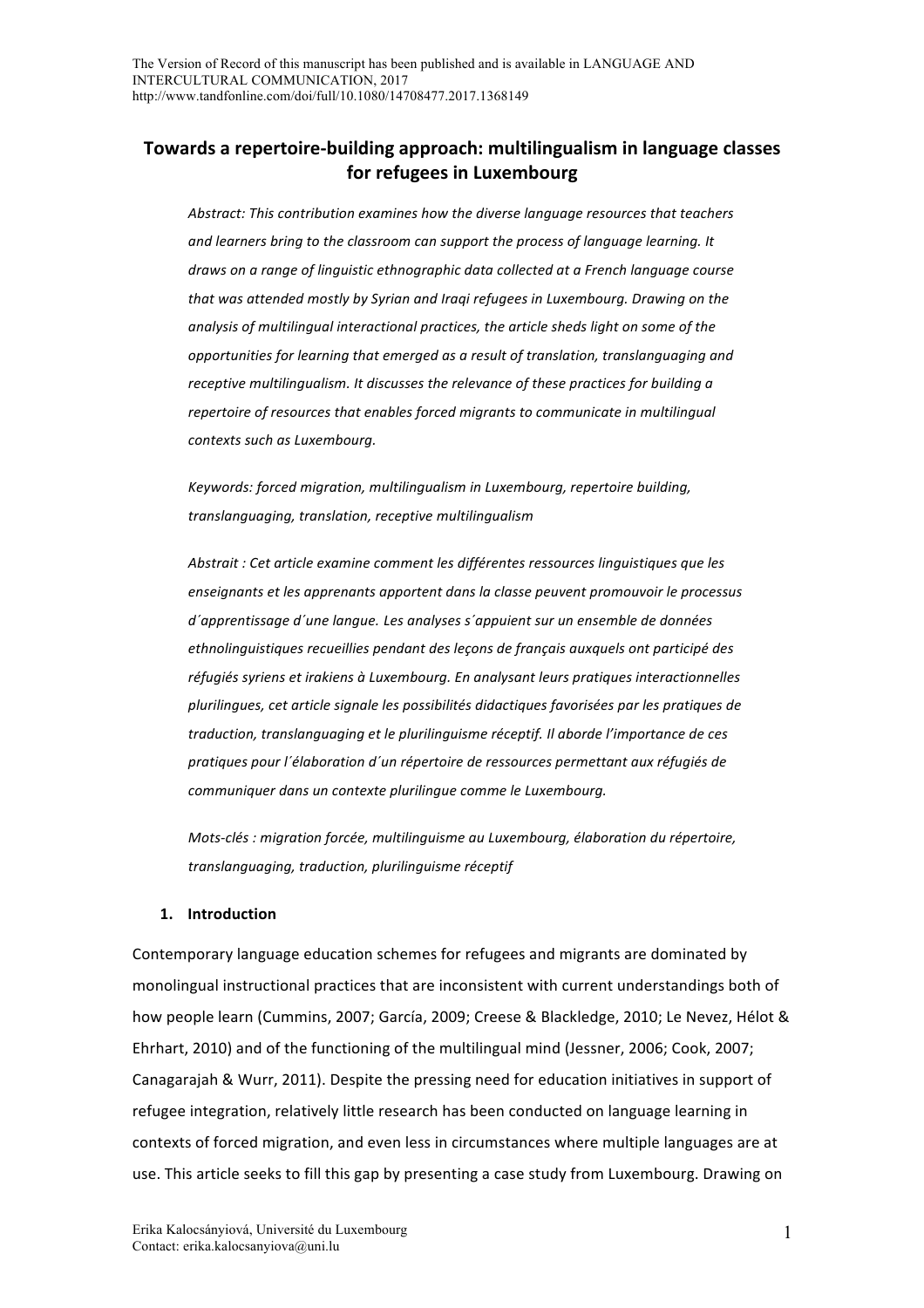a range of linguistic ethnographic data collected at a French course for refugees, it shows how the diverse language resources that teachers and learners bring to the classroom support the process of language learning. By studying how individuals build on the codes and resources accessible to them, it aims to contribute to current theoretical discussions on the affordances of multilingual pedagogies in contexts of migration and refuge. Providing empirical data on the use of translation, translanguaging and receptive multilingualism, the article discusses the relevance of these practices for language learning, especially in societies that are structured around highly diverse flows of people. It is hoped that the findings from this research will stimulate the debate about repertoire building and the need to align migrants' resources to their locally situated educational needs.

#### **2. Migration and multilingualism in Luxembourg**

The Grand Duchy of Luxembourg is a country of immigration. Almost two thirds of its population have a direct or indirect migration background, and cross-border workers account for almost half of the entire workforce (Statec, 2016a). Increased immigration movements are mainly attributable to Luxembourg's substantial economic success over the past few decades. As a result, the Grand Duchy is arguably one of the most multilingual countries in the world. Situated on the Romance-Germanic language border, Luxembourg has a long-standing tradition of multilingualism, which was acknowledged in the language law of 1984. According to the provisions of this law, Luxembourgish is the national language, French the language of the law, and Luxembourgish, German and French are all acknowledged as languages of administration. Hence, multilingualism in Luxembourg is not territory-based but is reflected in different patterns of language use. This distinguishes the Grand Duchy from other multilingual countries in Europe, such as Belgium or Switzerland, where language legislation is governed by geographic distribution. 

The above-described triglossic language situation has been substantially reshaped by increased migration movements since the 1950s, mainly from Portugal, Italy, the Balkan States and the Cape Verde Islands. Local multilingualism has been further enriched by the languages of other foreign nationals residing in the Grand Duchy. According to the national office of statistics (Statec, 2016b), the country now counts more than 170 different nationalities, including Syrians and Iraqis who, fleeing war and political unrest, have applied for asylum in Luxembourg [1].

Against this backdrop, Luxembourg constitutes an intriguing research setting for exploring the possibilities and complexities inherent to the process of language learning in multilingual societies. In fact, no Luxembourger is believed to be monolingual: moving fluidly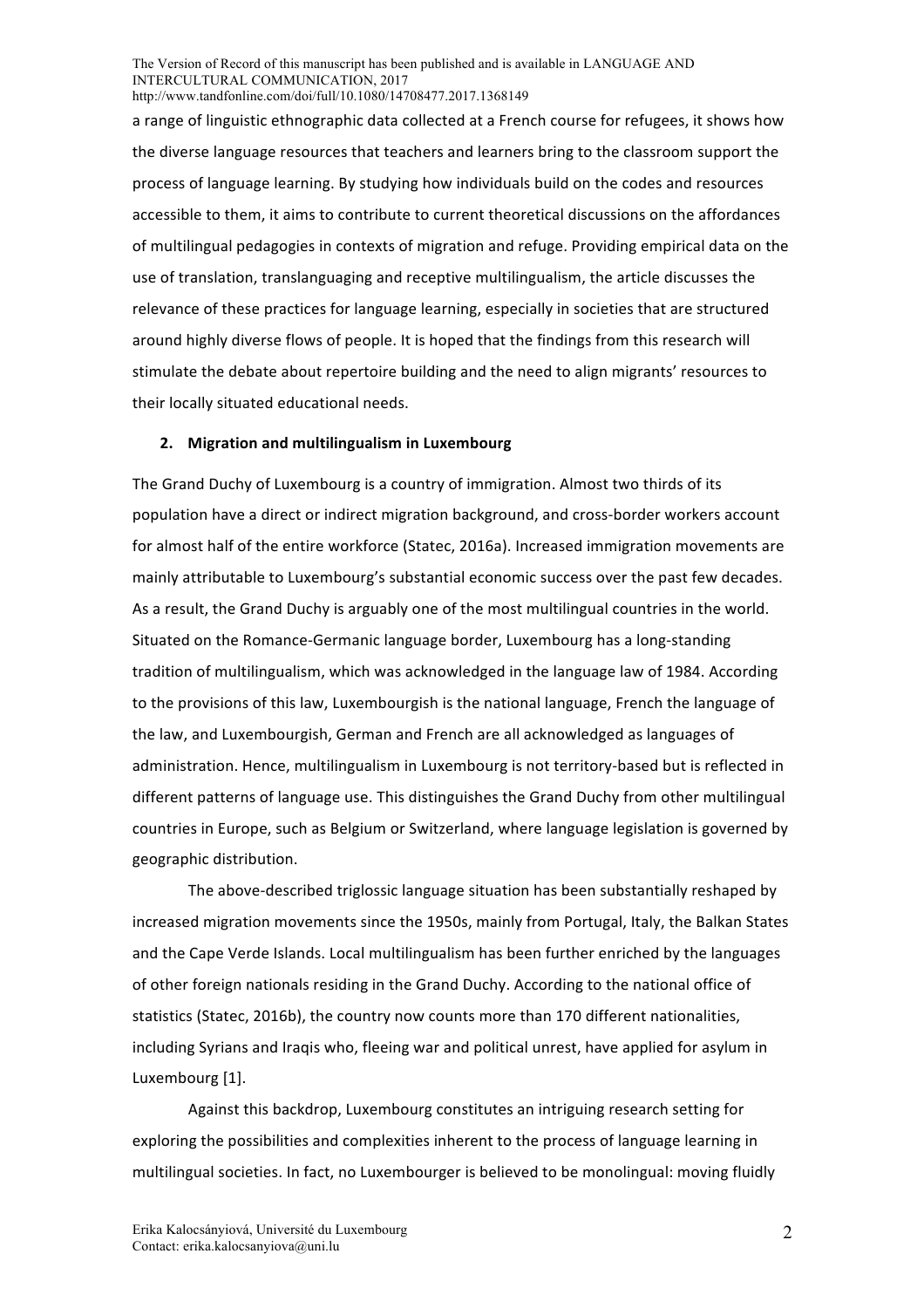back and forth between a multitude of languages is a communication method in its own right and members of the local society are believed to excel in it. Official government policies in Luxembourg continually draw upon the rhetoric of multilingualism to support claims about the country's openness and multicultural spirit. This (self-ascribed) openness, along with the legal recognition of three languages - Luxembourgish, German and French - is expected to facilitate the integration of foreign nationals. Nonetheless, this situation might appear puzzling to new arrivals from regions characterised by a 'monolingual habitus' (Gogolin, 1997) and a rather limited presence of Luxembourg's main languages. Mannan, a refugee from Aleppo (Syria) who sought international protection in Luxembourg, described his situation as difficult and unsettled:

It's difficult to live here. We have three languages, three new languages. It's difficult to learn three languages at once. Because of that I learn French right now. The rest I don't know.

Mannan's uncertainty is understandable in light of present-day language ideological debates. In general, new arrivals are strongly advised to enrol in French classes, as it is believed to improve their employability chances. Mannan recounts this expectation:

It wasn't my choice, but everybody here says you must learn French if you want work, if you want to study, if you want to do anything, you must learn French.

At the same time, ideologies situating Luxembourgish in the position of the 'sole language of integration' are gaining more prominence. Needless to say, Luxembourgish is the language resource new arrivals are least likely to have in their communicative repertoires. In this respect, Horner and Weber (2008) discuss the coexistence of nationalist and trilingual language ideologies. The conflicting nature of these ideologies gives rise to ambivalent messages as to what languages and what identities should be offered to newcomers. As a result, new arrivals such as Mannan often set ambitious language learning goals to fit into the traditional trilingual paradigm:

Yes of course, I'm interested [in learning other languages] but I can't because I need to learn French, after that I want to learn Luxembourgish, and after that German. There is no place for Portuguese or Italian.

Mannan's point of view gives a somehow ambiguous status to language resources outside the recognised trilingual model, such as Portuguese or Italian. This is perhaps not surprising in view of the mainstream media discourses around language, nationality and integration, which imply that societal multilingualism is problematic, especially when it breaks away from the prescribed trilingual-plus-English paradigm (Horner & Weber, 2008; Horner, 2015). Yet,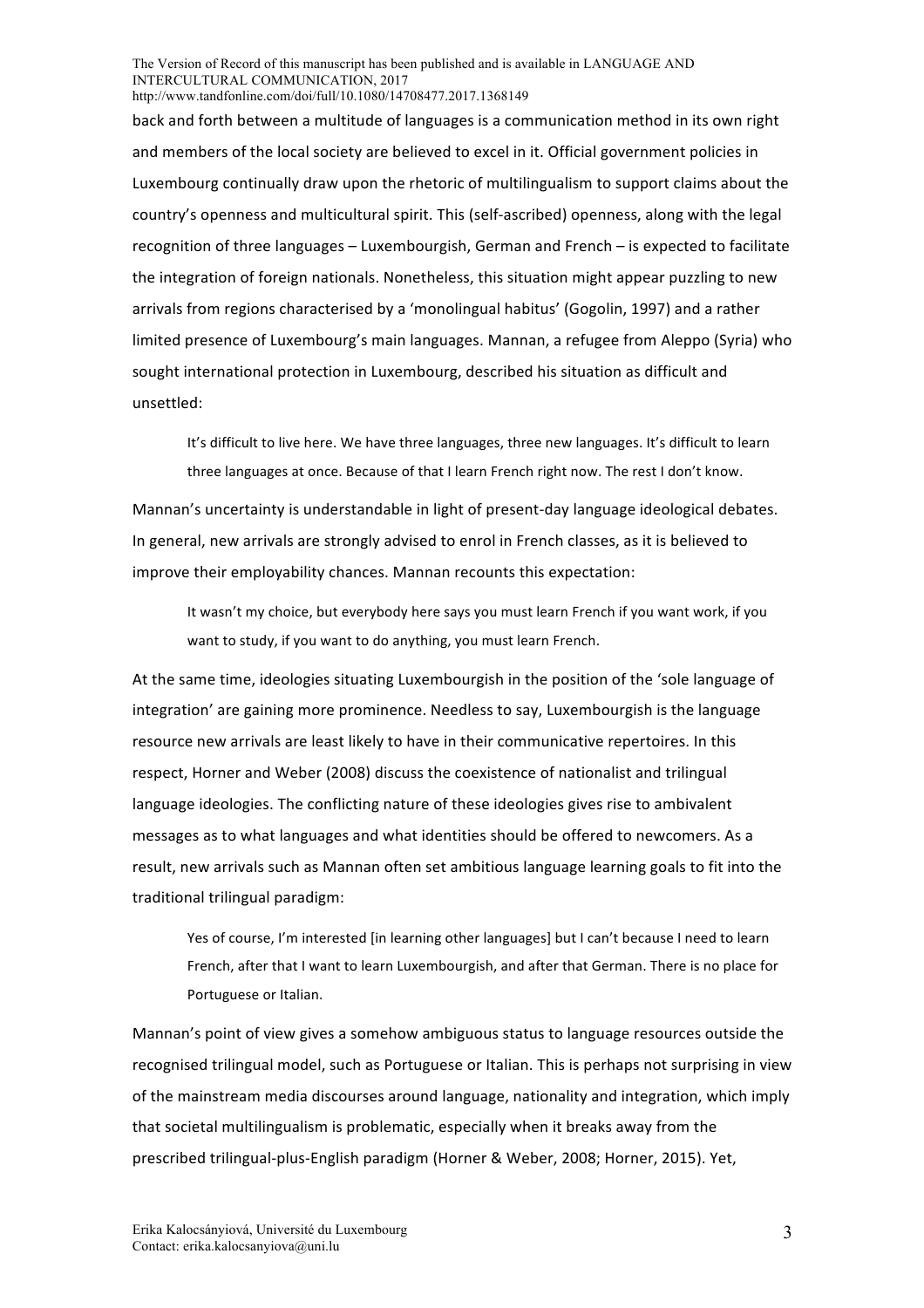The Version of Record of this manuscript has been published and is available in LANGUAGE AND INTERCULTURAL COMMUNICATION, 2017 http://www.tandfonline.com/doi/full/10.1080/14708477.2017.1368149 multilingual practices are widespread and attitudes towards multilinguals are rather favourable as demonstrated by previous research (Franziskus & Gilles, 2012; de Bres, 2014).

The specific features of Luxembourg's language situation seemingly create favourable conditions for multilingual pedagogies. Relatively little research has been conducted on language education initiatives in support of the integration of forced migrants, and even less in circumstances as diverse as Luxembourg offers. In view of this, the article explores how teachers and learners embrace multilingual affordances in the context of a French language course for refugees. The theoretical framework for the analysis and the methodological complexities that emerged during the research are explained in the following section.

#### **3. Language learning in contexts of forced migration: theoretical considerations**

The dominant discourse in most EU countries underlines the idea that it is immigrants' duty to learn the respective national languages, for integration's sake (Van Avermaet, 2009). Luxembourg is no exception. For new arrivals, the acquisition of local languages is undoubtedly a form of personal enrichment. In circumstances of forced migration, however, to talk of traditional second or foreign language learning would be grossly misleading. Refugees do not acquire the languages of the mainstream society for the mere reason of approximating native speakers' performances. Languages form part of their everyday lived experiences and a failure to adapt to the new language situation can cause alienation in terms of identity. Owing to the rupture with the country of origin, feelings of linguistic insecurity are often highly salient.

In line with the argumentation put forward by Blommaert and Backus (2011), forced migrants' repertoires are seen as inventories of resources that have been accumulated in order to operate within the norms and expectations that govern social life. As the Luxembourgish example well illustrates, multilingual modes of communication can be part of these norms. Whenever new language resources are acquired, this changes the balance of the individual's communicative repertoire (Rymes, 2014). More specifically, García (2009) writes of recursive language acquisition, where the language learnt at a later stage shapes the competence of the language acquired earlier, and both mutually influence each other to move in new directions. Although the concept was introduced primarily to explain bilingual education, it equally applies to multilingual environments.

Upon arrival, refugees are offered language education schemes, the primary aim of which is to promote the dominant languages of the receiving society. Meanwhile, their complex repertoires consisting of other language resources are often neglected. In our view, this line of action does not acknowledge the complexity of language learning in societies where multiple languages are at use on a daily basis. This raises crucial questions: What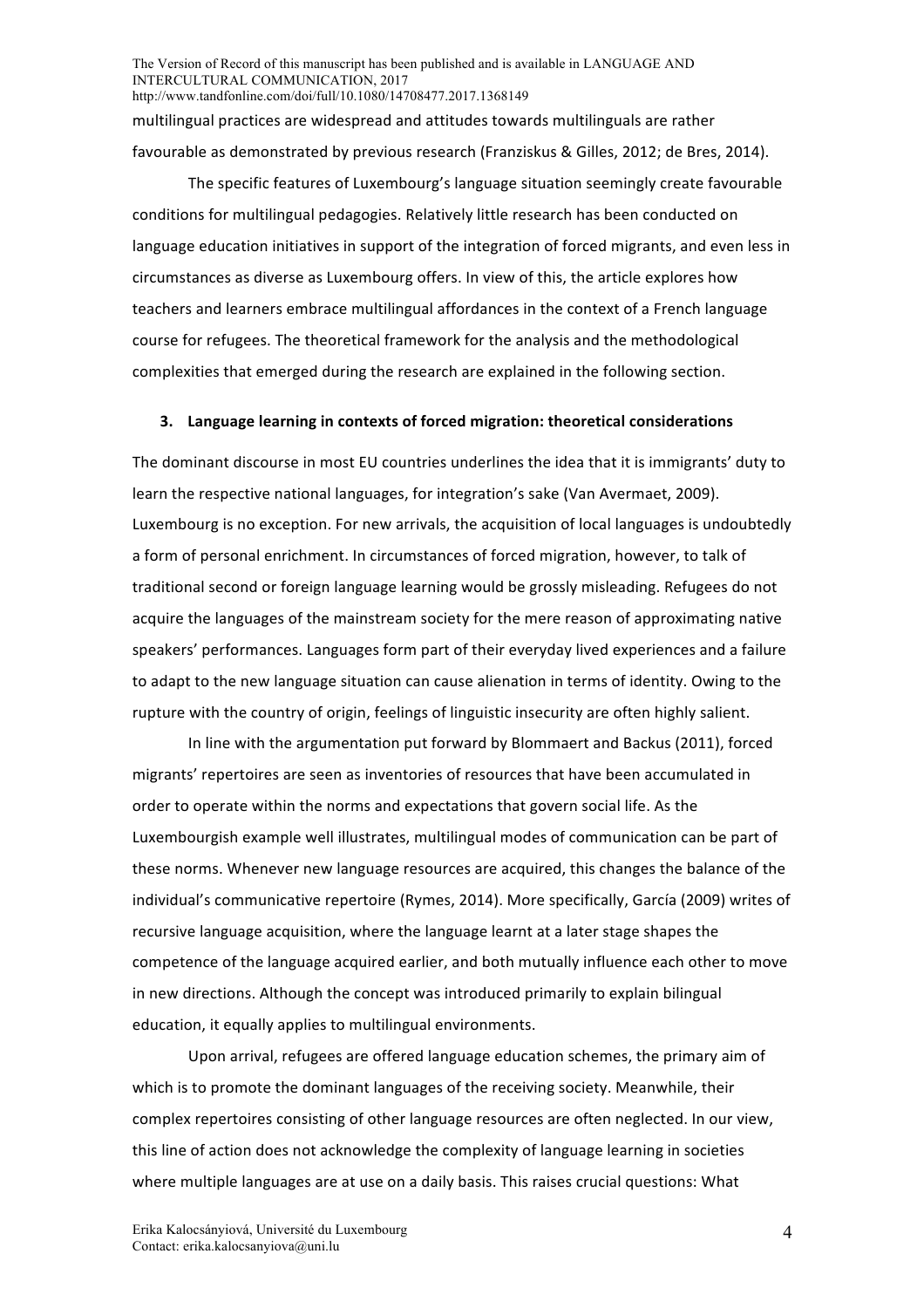happens if the multilingual realities of teachers and learners are introduced to the classroom? How can their diverse language resources support the process of learning? This article seeks to answer these and similar questions.

As argued by Canagarajah and Wurr (2011), multilinguals bring to the language classroom resources and strengths that monolinguals may not possess. They maintain that it is not a shared grammar that enables communication, but communicative practices and strategies that are used to negotiate language differences: 'these strategies are not a form of knowledge or cognitive competence, but a form of resourcefulness that speakers employ in the unpredictable communicative situations they encounter' (Canagarajah & Wurr, 2011, p. 2). From this perspective, multilingual orientation to language acquisition is intertwined with repertoire building. Rather than aiming for total competence in individual languages, multilinguals prefer developing a range of codes for a range of purposes.

Out of the numerous multilingual practices used by refugees, this article focuses on translation, translanguaging and receptive multilingualism, as these have been the most salient features in our research context. The use of learners' first languages has been a point of contention in foreign language education. As summarised by Carreres (2006), proponents of audiolingual and communicative methods consider the use of the mother tongue counterproductive in the process of acquiring a new language. It is believed to hold learners back from taking the leap to express themselves in the target language. This situation is assumed to be further complicated by the introduction of additional language resources that operate as the bridging language between teachers and learners with differing mother tongues. Some recent thinking on language learning (Byram & Hu, 2013), however, stresses the potential of translation as a language teaching tool and calls for a reassessment of its role in language pedagogy. While much valuable work has been done in recent years (Calis & Dikilitas, 2012), we still lack a strong empirical foundation for using translation as an effective pedagogical tool. The ways in which informal translations can become a form of peer support are of special relevance for this research.

The second multilingual practice examined here is translanguaging (García, 2009; Creese & Blackledge, 2010). In accordance with García and Li Wei (2014), translanguaging is understood as a dynamic meaning-making process whereby multilingual speakers go beyond the conventional division between languages and modalities. For García (2009) a translanguaging approach to teaching and learning has the potential to liberate the voices of language-minoritised learners. Alongside 'translanguaging', a number of other terms have been coined to describe emerging multilingual practices, such as 'polylingualism' (Jørgensen, 2008), 'metrolingualism' (Otsuji & Pennycook, 2010) and 'heteroglossia' (Bailey, 2007). We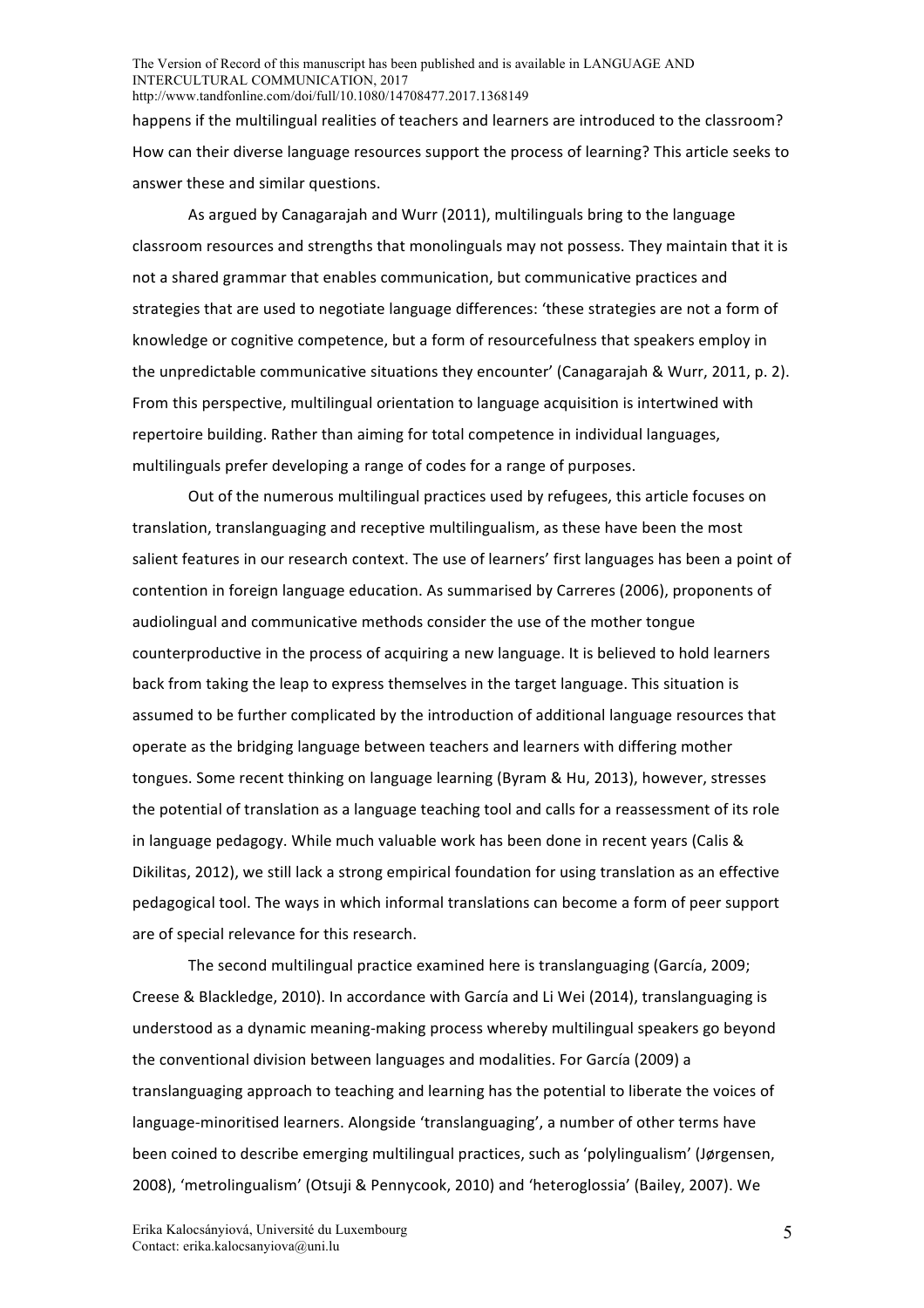have opted for 'translanguaging' as it is the most widely used concept in theoretical discussions surrounding education. However, we are very aware of the extra layers and dimensions of the other terms listed above. Hence, our analysis also draws on Otsuji and Pennycook's understanding of fluid linguistic identities and Jørgensen's definition of polylingualism as well:

Language users employ whatever linguistic features are at their disposal to achieve their communicative aims as best they can, regardless of how well they know the involved languages; this entails that the language users may know  $-$  and use  $-$  the fact that some of the features are perceived by some speakers as not belonging together. (Jørgensen, Karrebæk, Madsen & Moller, 2011, p. 34)

Such an analytic gaze enables a better understanding of how people select different resources and what motivates their choices. This approach brings several advantages as it conceptualises multilingual speech events as a response to precise, locally situated communicative needs (Lüdi, 2006). The term resources itself presupposes the existence of an active subject who has amassed a repertoire of resources and who activates this repertoire, combining its diverse elements according to his/her needs, knowledge and whims (Lüdi & Py, 2009).

The third strategy that allows multilingual language users to accomplish their communicative tasks is receptive multilingualism. A growing number of studies suggest that receptive multilingualism is not limited to typologically close languages. On the contrary, it has been documented in contexts of migration and between speakers of different language families (Rehbein, ten Thije & Verschik, 2011; Franziskus & Gilles, 2012). Some research suggests that it can also serve as a starting point for language learning (Vetter, 2011). This article will focus on highly complex cases of receptive multilingualism where interactants have very few resources in each other's languages.

### **4. Multilingual classroom ethnography**

The data presented in this article were collected in an ongoing doctoral research project [2]. Based on linguistic ethnographies undertaken in various settings of language learning and socialisation, the PhD project studies the linguistic integration trajectory of Syrian and Iraqi refugees who have sought international protection in Luxembourg. All research activities were approved by the Ethics Review Panel of the University of Luxembourg and the National Commission for Data Protection of the Grand Duchy of Luxembourg. Informed consent was obtained from each project participant. The informed consent documents along with a general outline of the project were made accessible to the participants in both English and Modern Standard Arabic.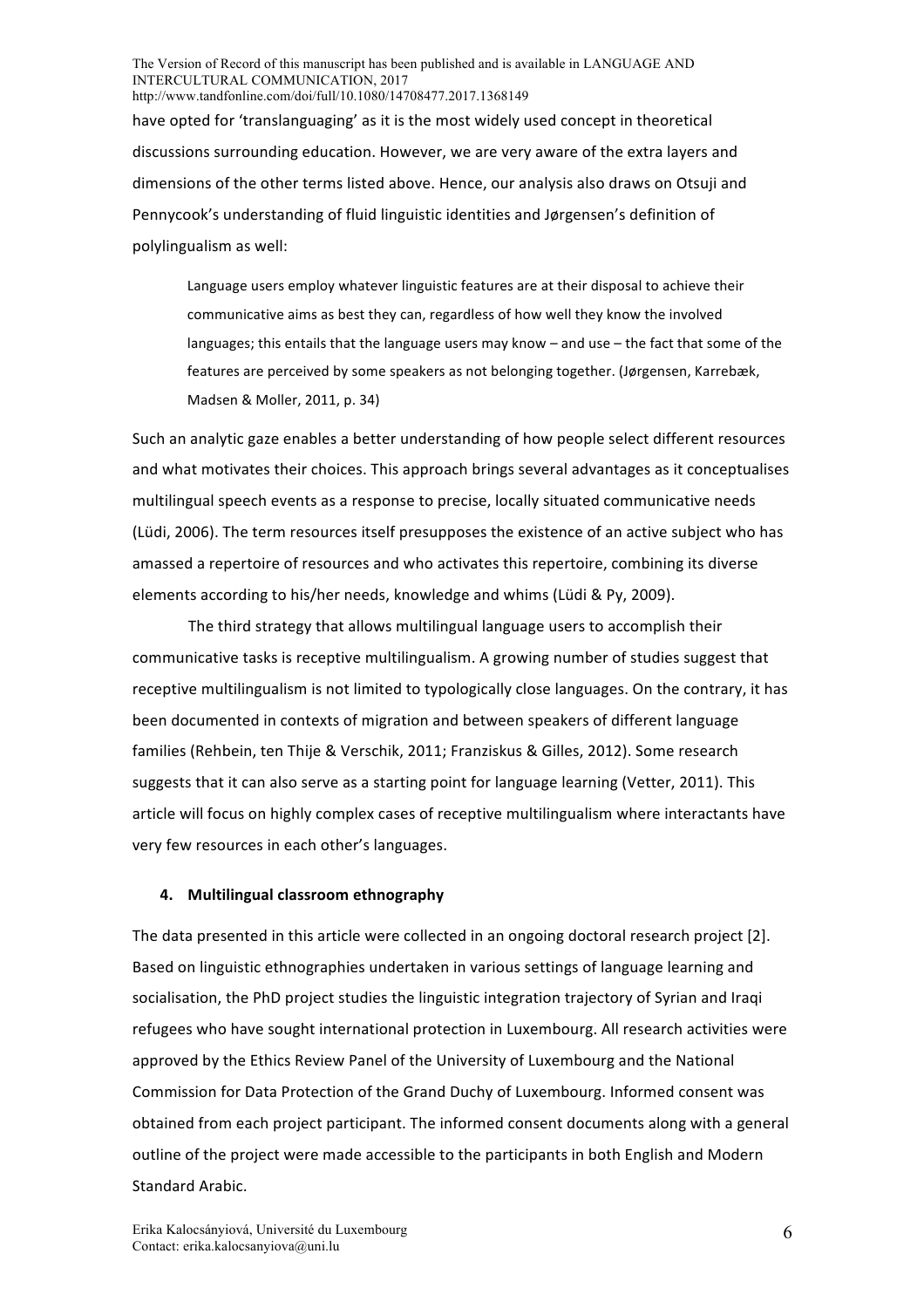Operating as a researcher in this multilingual context has been extremely challenging. The researcher's first language is Hungarian, but she has previously relied mostly on other languages, including Slovak, English and Spanish, for study, work and research. Of the languages relevant for this project, she has knowledge of English and French. She started learning French prior to her arrival in Luxembourg in 2014. Being a French language learner while researching in French has caused some additional difficulties, particularly with regard to data collection and analysis. To ensure the correct representation of the findings, all excerpts presented in this article have been validated by language experts with background in French studies. The researcher has also collaborated with two native speakers of Arabic: Malika, a lecturer in TESOL who has a Master's degree in translation, and Yacine, a graduate student of the University of Luxembourg's Master's programme in Learning and Communication in Multilingual and Multicultural Contexts. Asked about their linguistic resources, they described themselves as speakers of Jordanian and Moroccan Arabic, respectively. Both confirmed that they understand most of the other dialects as well. As to the project, they have been involved in the interviewing process, translation of the informed consent documents, and the transcription, analysis and translation of audio-recorded interactions. During the fieldwork, the researcher often relied on approximate translations offered by the research participants.

This contribution focuses on preliminary findings from a French language course for beginners. The course has been running since February 2016 with sessions of approximately 90 minutes held twice a week. It is taught by volunteers in a community centre affiliated with a local church situated in a residential area of Luxembourg City. The course relies on materials compiled by the centre's teachers and aims to provide elementary language knowledge in French, equivalent to the CEFR A1 level [3]. After initial interviews with the course coordinator and various collaborators, the researcher visited two sessions at the beginning of the course in February, three sessions in May, two sessions in November 2016 and two sessions in the first quarter of 2017. It should be noted that our conceptualisation of the research context goes beyond the narrow confines of the classroom as a teaching-learning environment with strict spatial and temporal boundaries. The volunteers and asylum applicants  $-$  perhaps inadvertently and out of necessity – created an open and dynamic learning space where structured language learning tasks are carried out parallel to and as part of social interaction, meeting and exchanging, community work and educational counselling. Most of the data analysed here stem from audio-taped interactions recorded by the researcher in this complex learning environment, which will be referred to as 'the classroom' hereafter.

In line with the principles of linguistic ethnography (Copland & Creese, 2015), these interactional data were complemented by ethnographic fieldwork, including participant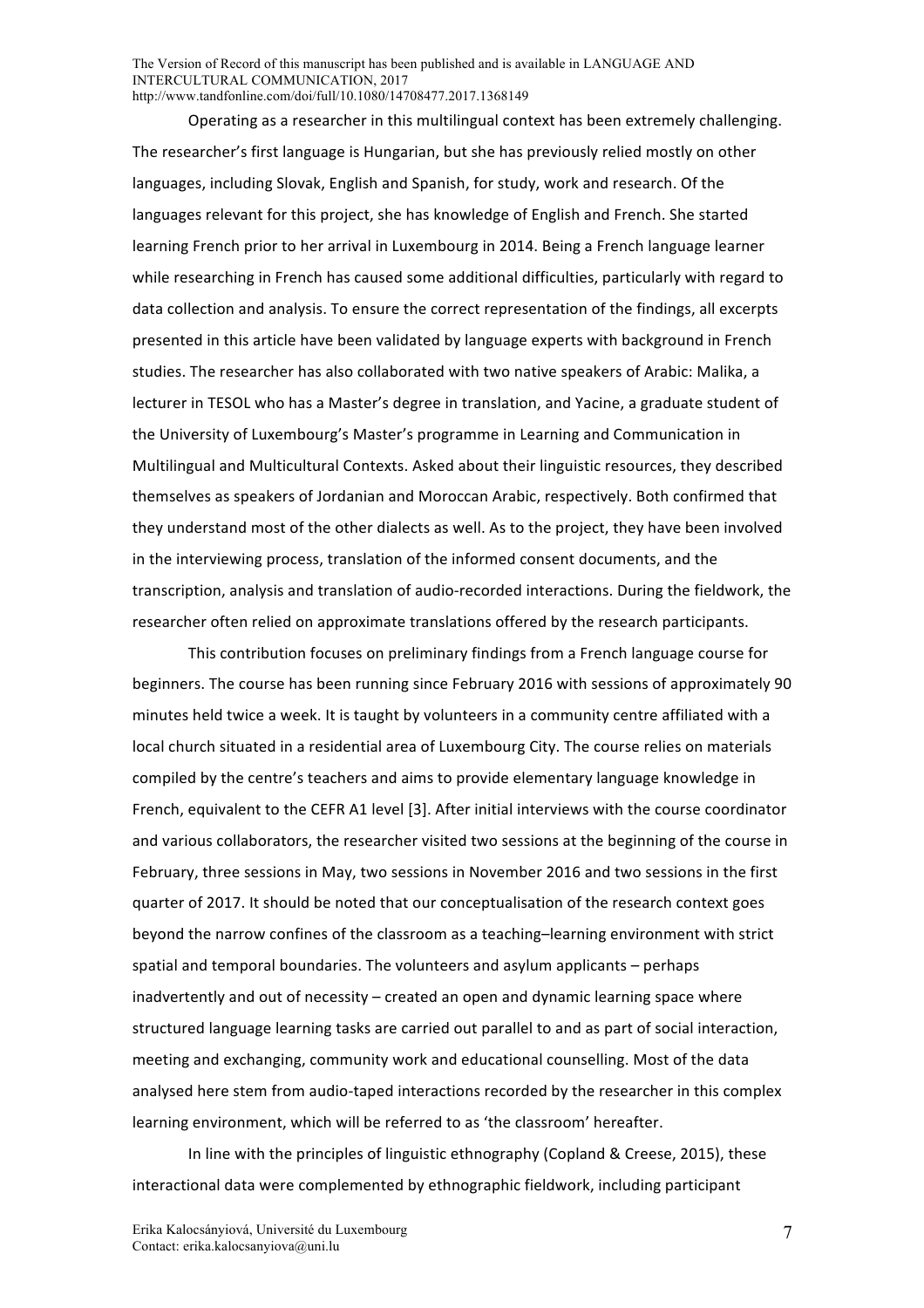observation and biographical interviews with both language teachers and asylum applicants. Of the three teachers who have been running the classes, two agreed to participate in the study: Marie, a French national and language teacher by education who has a part-time job in a French school in Luxembourg City, and Marianne, a British citizen and French–English bilingual who has lived in Luxembourg for the last 10 years. Furthermore, the data featured in this article come from three other research participants: Patrick, an Iraqi engineer who has sought asylum in Luxemburg in August 2015, as well as Mannan and Ram, who arrived at the Grand Duchy from Syria at approximately the same time [4]. The research participants were selected through convenience sampling. Although comparability was not sought, the participants reflect some of the diversity of linguistic profiles, educational backgrounds and migration experiences that refugees have recently brought to Luxembourg [5].

One formal interview and various informal interviews were undertaken with each research participant using both open-ended and targeted questions. The participants were given the choice of doing the interview in English or in their language of preference with interpretation [6]. The purpose of the interviews was to gain a nuanced understanding of the research context and capture the participants' unique perspectives on linguistic integration in Luxembourg. In writing this article, the focus was first and foremost on narratives of classroom experiences along with the language resources the participants reported to have at their disposal. The information of interest was extracted using content analysis. In line with Patton's definition (2002), the analytical process consisted of a sense-making effort to identify core consistencies and meanings. The insights thus obtained proved to be a valuable source of information for the contextualisation of the audio-recorded classroom exchanges discussed below.

Participants were audio-recorded during their usual classroom activities. We used digital recording devices (a notebook and a smartphone) that were placed unobtrusively but close to the research participants, recording from the moment of their arrival at the centre until their departure. Following an initial analysis, selected fragments were transcribed and analysed using interactional sociolinguistics, a discourse-analytical framework proposed by Gumperz (2003). It combines ethnographic and contextual information with detailed turn-byturn analysis of communicative exchanges in order to understand what participants intend to convey. Our analysis attempts neither to determine the number of languages involved, nor to categorise the elements as strictly belonging to one or the other language. Nevertheless, to adequately illustrate how research participants draw upon their resources, we do indicate in the extracts below whether and how the different items are associated with one or more languages [7]. The languages are marked as follows: French is in regular font, English in bold,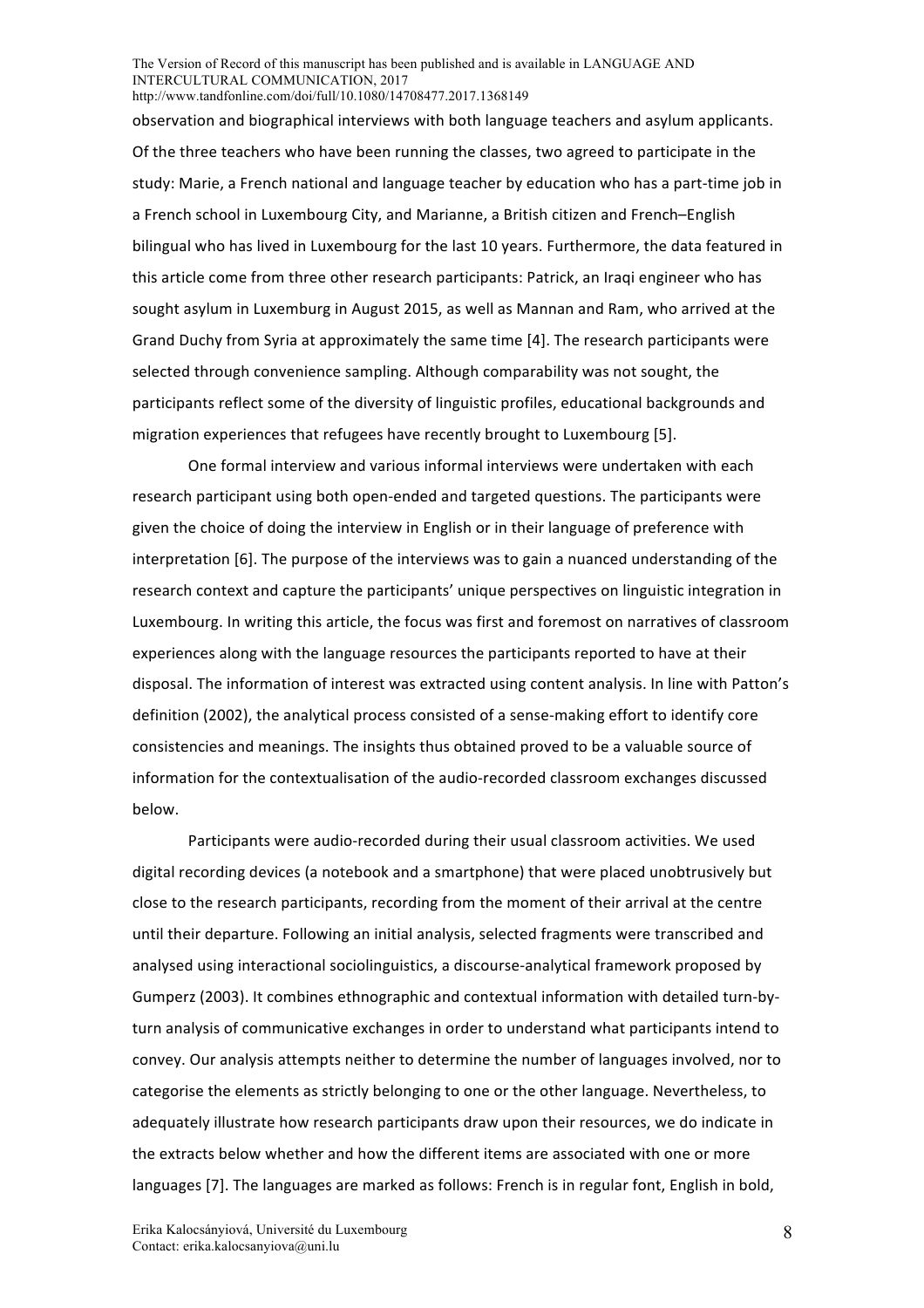Portuguese underlined, German in bolded italics and Arabic is written in Arabic script [8]. English translations are provided in italics. Explanatory comments are indicated in curly brackets. The transcription conventions for the extracts can be found in the Appendix.

### **5.** How to build on multilingual repertoires?

This analytical section explores some of the multilingual interactional practices that teachers and learners engaged in to make themselves understood and achieve their language learning goals. The recordings and ethnographic observations showed that French, English and Arabic were the most commonly used language resources in the classroom [9]. French, apart from being the target language of the course, appeared to be a valuable communicative resource in the meaning-making process, as shown in the excerpts below. During the initial sessions observed in February 2016, the two language teachers, Marie and Marianne, followed different pedagogical strategies for supporting language learning in this multilingual environment. In her effort to provide maximum linguistic input, Marie insisted that both teachers speak preferably French only, while Marianne saw the use of English as an absolute necessity at the beginning. An explanation for this discrepancy between their views on how to approach a multilingual classroom could be found in their different professional trajectories and ideologies about language teaching. Talking about her experience, Marianne also noted the difference and explained the initial classroom practices as follows:

At the beginning it was good with my English, it really really helped, that I was here, because Marie didn't want to speak English. [...] And the vernacular language still has to be English. But otherwise, when they are more often here, we do much less English now. We are trying to do everything in French.

The positioning of English as vernacular language is not unusual in contexts of L2 teaching for immigrants, particularly in Luxembourg. In our view, the strategy of translating into English worked well with some learners, but proved to be insufficient with others. Although both teachers confirmed that most if not all learners within the group had 'some knowledge' of English – accumulated through formal schooling and/or informal channels of learning – the resources they had were not in all instances suitable for metalinguistic reflection or the clarification of exact meanings. For some learners, the contents and explanations were more accessible in French, despite limitations of the A1 level, arguably due to the language exposure they had experienced since arriving in Luxembourg and/or their unique language biographies. For instance, in his learning process, Ram often referred to Portuguese expressions he had learned from his new neighbours in Luxembourg, who happened to be Lusophones. Interestingly, part of the group saw Marianne's presence as an opportunity to improve their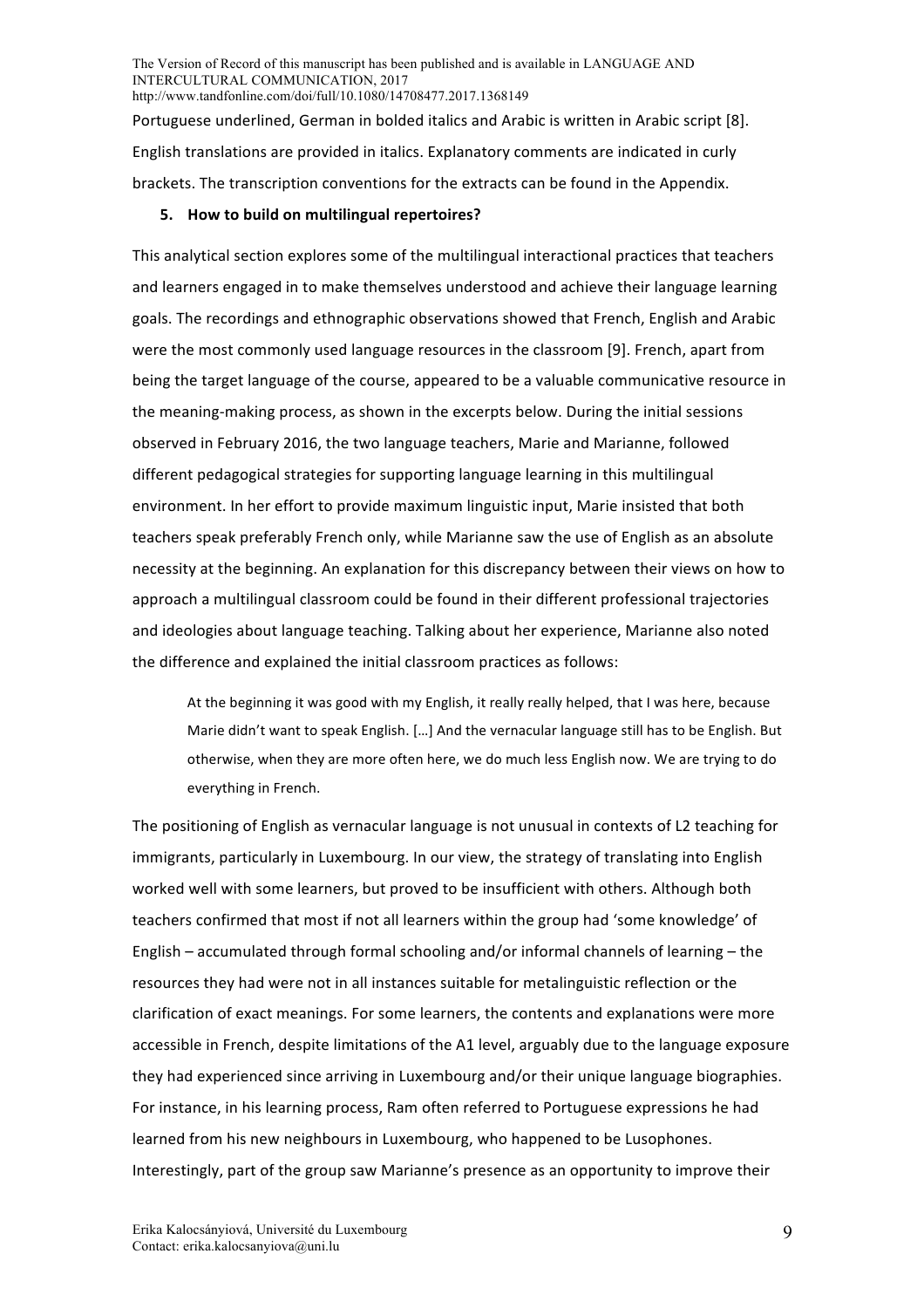English: parallel to their learning tasks in French, these learners often discussed with her questions and concerns related to English vocabulary as well.

Given that most of the group came from Arabic-speaking countries, the presence of Arabic at each step of the learning process was no surprise. Except for the asylum applicants from the Balkans, Arabic was either the learners' mother tongue or the language of their formal schooling. This explains why the overwhelming part of exchanges between the learners occurred in this language, including metalinguistic reflections, translations, discussions of how to accomplish the tasks and conversations beyond the course contents. It was mainly the more advanced learners, particularly the learners fluent in English, who assumed the role of mediators, providing translation, explanation or clarification where needed. According to Ram, whenever a concept was not understood in French, the group 'pushed the teacher to say it in English', and those who then managed to grasp its meaning translated it to Arabic, which made the 'process of learning much more fluid and much more comfortable'.

As to the teachers, neither Marie nor Marianne reported any knowledge of Arabic besides some well-known words and phrases. Nevertheless, a closer look at the data revealed several instances in which Marie did have adequate resources and receptive competence to follow the negotiation of meanings in Arabic and confirm the correctness of the translation agreed on between the learners. When asked about this, Marie explained that she had formerly worked in the suburban areas of Lille and Paris, teaching mostly pupils from North Africa. She also remembered some words and expressions from her travels to Syria, Jordan and Lebanon. This example echoes Blommaert and Backus' (2011) view on repertoires: different learning modes, including brief or informal encounters with languages, lead to different degrees of knowledge. As Marie's case well illustrates, even very limited resources have their place, function and above all potential within a speaker's repertoire.

It is worth mentioning that the comparison of data collected throughout the course revealed some changes in the patterns of interaction over time. At the beginning, the teachers' choices were limited to the use of French and/or French–English translations (sporadically), whilst the learners' linguistic and cultural resources were introduced gradually to the classroom. An increasingly better understanding of the asylum seekers' background enabled Marie and Marianne to adopt a more personalised approach that took account of each learner's language biography and built on his/her resources. The class environment thus became more communication-friendly, as illustrated by the examples below.

In working with Mannan and the other learners who had a good (receptive) command of English, French–English translation was an efficient strategy to achieve shared understanding. In contrast, the asylum applicants who showed more advanced knowledge of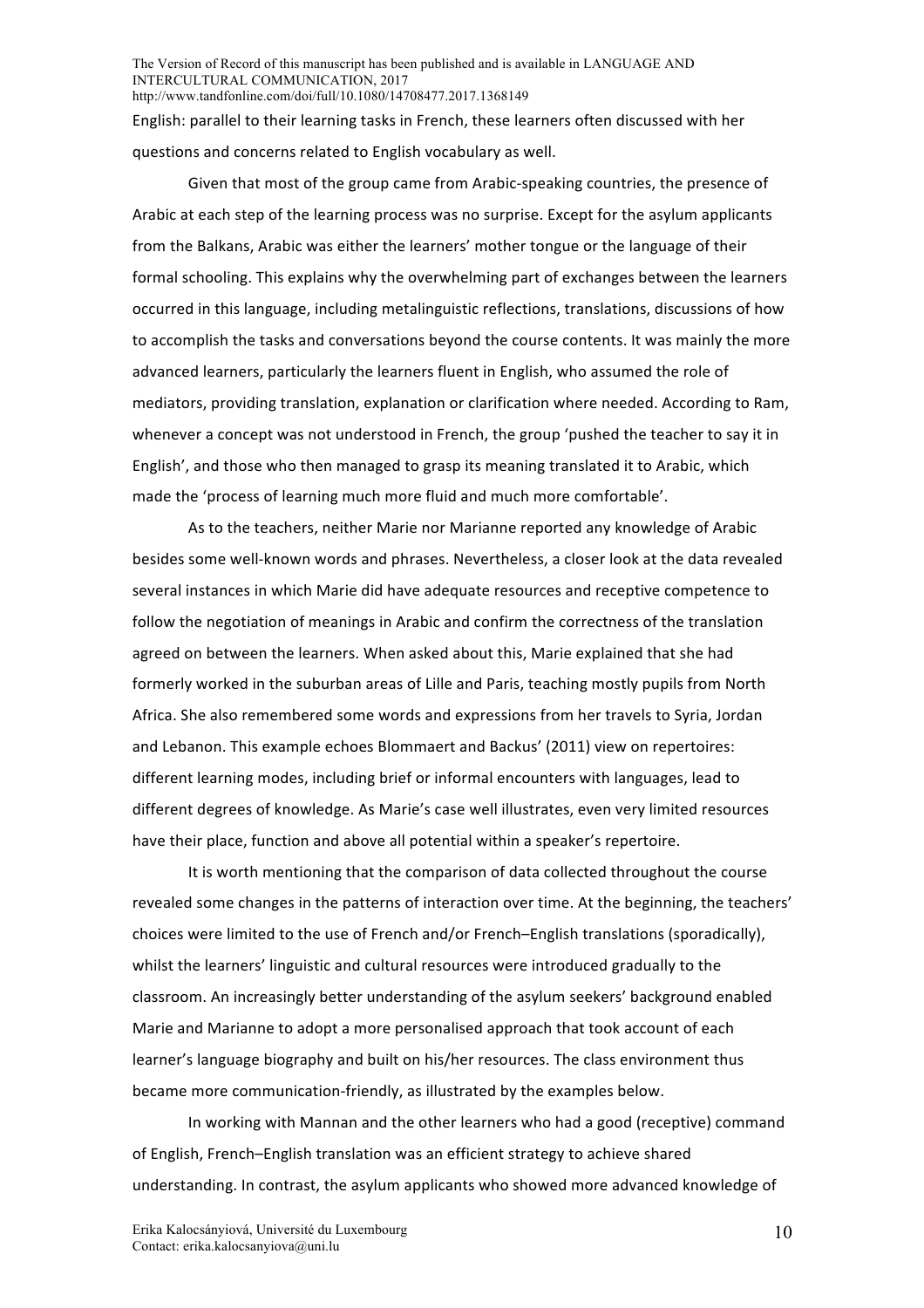the course contents preferred reformulations and paraphrasing in French. Learners who claimed to have no knowledge of English except for a few words and set expressions, as did Ram, for example, relied strongly on explanations provided by their peers in Arabic. Those members of the group who had strong receptive competences in French and/or English were usually the ones assuming the role of mediators between the teachers and the rest of the group. In our observations, these learners felt more empowered and confident in other situations of language learning as well: for example, Patrick was described by his German teacher as having very good command of both English and French. Establishing comparisons between French and the learners' mother tongue/other languages in their repertoires further exemplifies the plethora of resources present in the classroom. Learners and teachers searched regularly for similarities and differences between the different language codes in order to enhance the learning process. The extract below illustrates how Marie (Mar), Ram (Ra) and Mannan (Man) negotiated the meaning of the French adjective 'humide' using its English equivalent: 

Extract 1: 'La même chose in English'

| 01 | Mar | En ce moment au Luxembourg le temps est HUMIDE.                     |
|----|-----|---------------------------------------------------------------------|
|    |     | Right now in Luxembourg the weather is humid.                       |
| 02 |     | $D'$ accord ?                                                       |
|    |     | Alright?                                                            |
| 03 |     | Ra Eh ::: comment (xxx)                                             |
| 04 |     | {stretch of unclear talk in Arabic}                                 |
| 05 | Man | [La même chose in English]                                          |
|    |     | [The same as in English]                                            |
| 06 |     | Mar oui oui <b>humid</b> (-) oui                                    |
|    |     | yes yes humid (-) yes                                               |
|    |     |                                                                     |
|    |     | French - reqular font, English - bold, English translation- italics |

The use of the various language resources within the classroom was not as structured as it might appear. For instance, French words and expressions emerged in all interactions, regardless of whether the majority of the communication was taking place in English, Arabic or other languages. This was mainly due to the nature of the activities observed, that is, accomplishment of tasks aimed at the development of spoken and written skills in French. In the following example, Marianne (Ma) was helping an asylum applicant from Syria (Aa) to complete an exercise in writing. The task was to transform the example sentences into questions. 

Extract 2: 'So the question is'

01 Ma **so** (2.1) il est très sympatique *so* (2.1) *he is very nice*  02 **so the question is**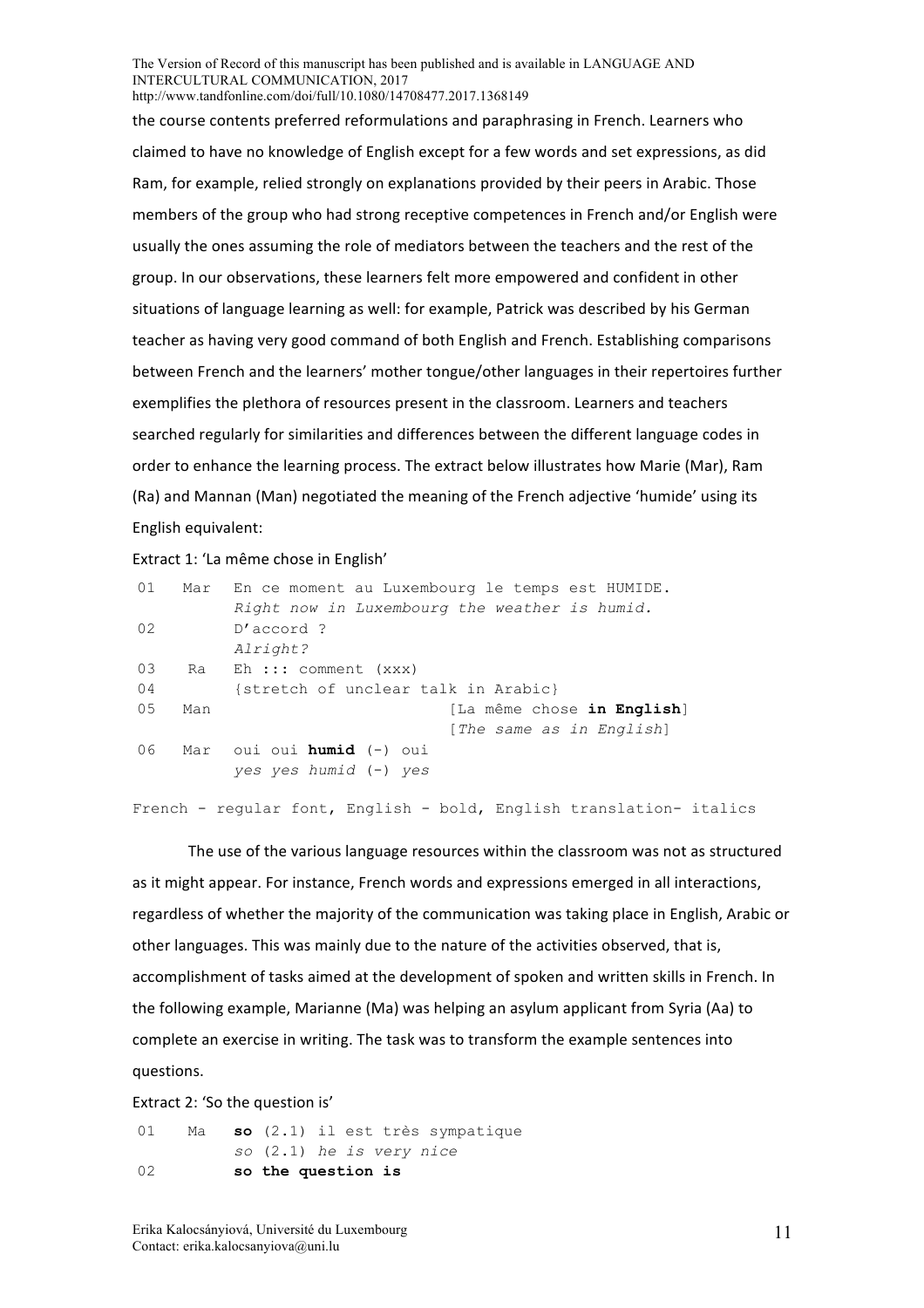The Version of Record of this manuscript has been published and is available in LANGUAGE AND INTERCULTURAL COMMUNICATION, 2017 http://www.tandfonline.com/doi/full/10.1080/14708477.2017.1368149 03 est (---) EST-CE QU'il est [très sympatique] *is* (---) *is he* [*very nice*] 04 Aa [très (xxx)] [*very* (xxx)] 05 Ma **IS he nice?** 06 **yes he is very nice** 07 (6.5) ((Aa writes down the response)) 08 très bien *very well* 09 **okay**

French - regular font, English - bold, English translation- italics

In this short sequence, Marianne clearly uses English to communicate with the learner and switches to French only when reading the example sentence (line 1) and giving the correct solution (line 3). Afterwards, she continues in English, offering a translation of the phrases that appeared in the exercise. Although similar exchanges show some features of translanguaging practices, we do not necessarily analyse them as such. French lexical items here seem to serve as keywords borrowed from the linguistic input teachers and learners work with. Similar items do not form part of the learners' 'inventory' of resources, they are not yet entrenched in their minds. 

These interactional mechanisms differ, in our view, from the extracts presented below, which are considered to be examples of the flexible (re)combination of resources in the speakers' communicative repertoires. These extracts form part of a sequence recorded during a session in May 2016. The three research participants involved in the interaction were Marianne, Patrick and Ram. As explained earlier, the interactional mechanisms are analysed bearing in mind the overall interview data and the contextual clues from the researcher's field notes. In the first extract below, Patrick (Pa) approaches Marianne (Ma) to seek her advice on how to engage in small talk with the security guard at the refugee home he lives in. He introduces the topic by enacting the situation: he impersonates the guard who usually greets him with a 'How are you today?' in French.

```
Extract 3: 'Comment allez-vous ?'
```

| 01 | Pa | The person at the security $(---)$                  |
|----|----|-----------------------------------------------------|
| 02 |    | aujourd'hui aujourd'hui                             |
|    |    | today today                                         |
| 03 |    | how are you how are you?                            |
| 04 | Ma | Oui ::                                              |
|    |    | Yes ::                                              |
| 05 | Pa | Mais <b>I say</b> (tu) (tu) ((pointing)) ((laughs)) |
|    |    | But I say (you) (you)                               |
| 06 |    | Ma Ah : okay okay comment allez-vous ?              |
|    |    | Ah : okay okay how are you?                         |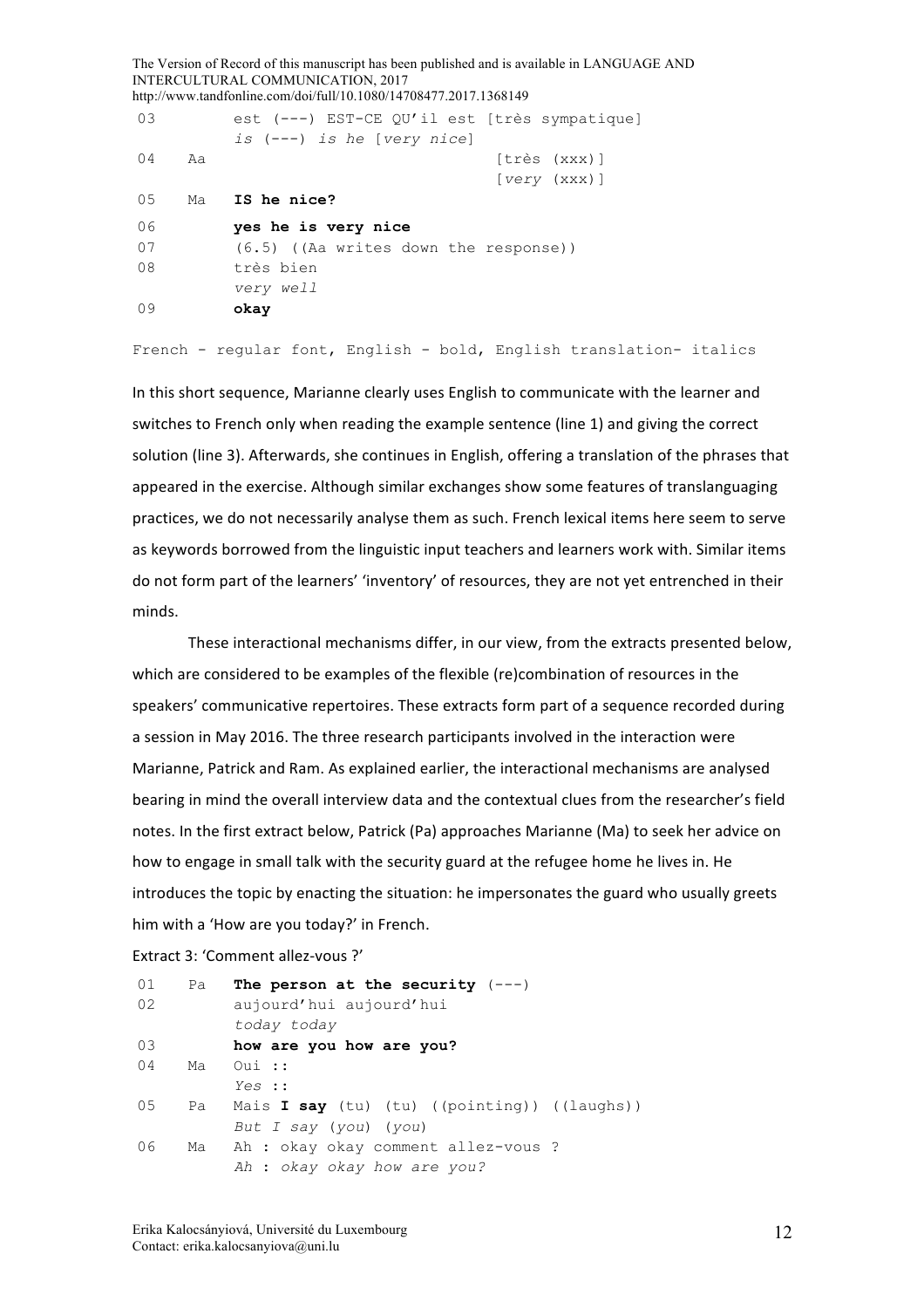The Version of Record of this manuscript has been published and is available in LANGUAGE AND INTERCULTURAL COMMUNICATION, 2017 http://www.tandfonline.com/doi/full/10.1080/14708477.2017.1368149 07 d'accord d'accord (2.3) *alright alright* 08 Bon (-) alors (---) le plus facile tu peux dire *Well the easiest thing you can say is* 09 Je ne comprends pas *I do not understand* 10 Mais il ne faut pas dire Je ne pas bien. *But you shouldn't say not well* 11 Pa Pas compris. *Not understood*. 12 Ma Je n'ai pas compris, je ne t'ai pas compris. *I didn't understand, I didn't understand you.* French - regular font, English - bold, English translation - italics

To formulate his request, Patrick uses words that are conventionally labelled as English (lines 1 and 3) and French (line 2); however, in his utterances, he makes fluid shifts between these resources. Marianne's responses signal understanding (oui, okay, d'accord), which confirms that the way Patrick structures the information makes complete sense under the specific circumstances in which the interaction unfolds. It can be argued that the multilingual mode we observe here is an effective response to Patrick's locally situated communicative needs. Obviously, Patrick's gestures, mimic and movements are also important elements of the meaning-making process, suggesting that a range of verbal and non-verbal resources from his communicative repertoire is being deployed.

It must be noted that Patrick is one of the research participants who has a very good command of English. As most of the interactions between him and the researcher (including the initial interview) took place in this language, there is no doubt that he would have had the resources to express himself using lexical items and syntactic structures that fall into the category of standard English. Yet, here he opts for translanguaging as evidenced by the fluid moves between different sets of both linguistic and non-verbal resources. This choice can be explained in several ways. Although the formal part of the class is over and there are thus no expectations of Patrick to talk in French, it seems reasonable to infer that he wishes to continue with his language training. At the moment of the recording, his resources do not (yet) permit him to formulate his thoughts in 'pure' French, so he draws upon additional resources entrenched in his mind. By introducing some words (lines 2 and 5), however, he successfully leads Marianne to respond to him in French, offering a list of useful expressions (lines 9, 10 and 12) that Patrick could apply to let his interlocutors know that he does not understand what is being said. The smooth course of the interaction suggests that translanguaging practices do not disrupt the flow of communication: none of the research participants marks them as nonstandard or deficient usages. Another explanation for this interactional strategy is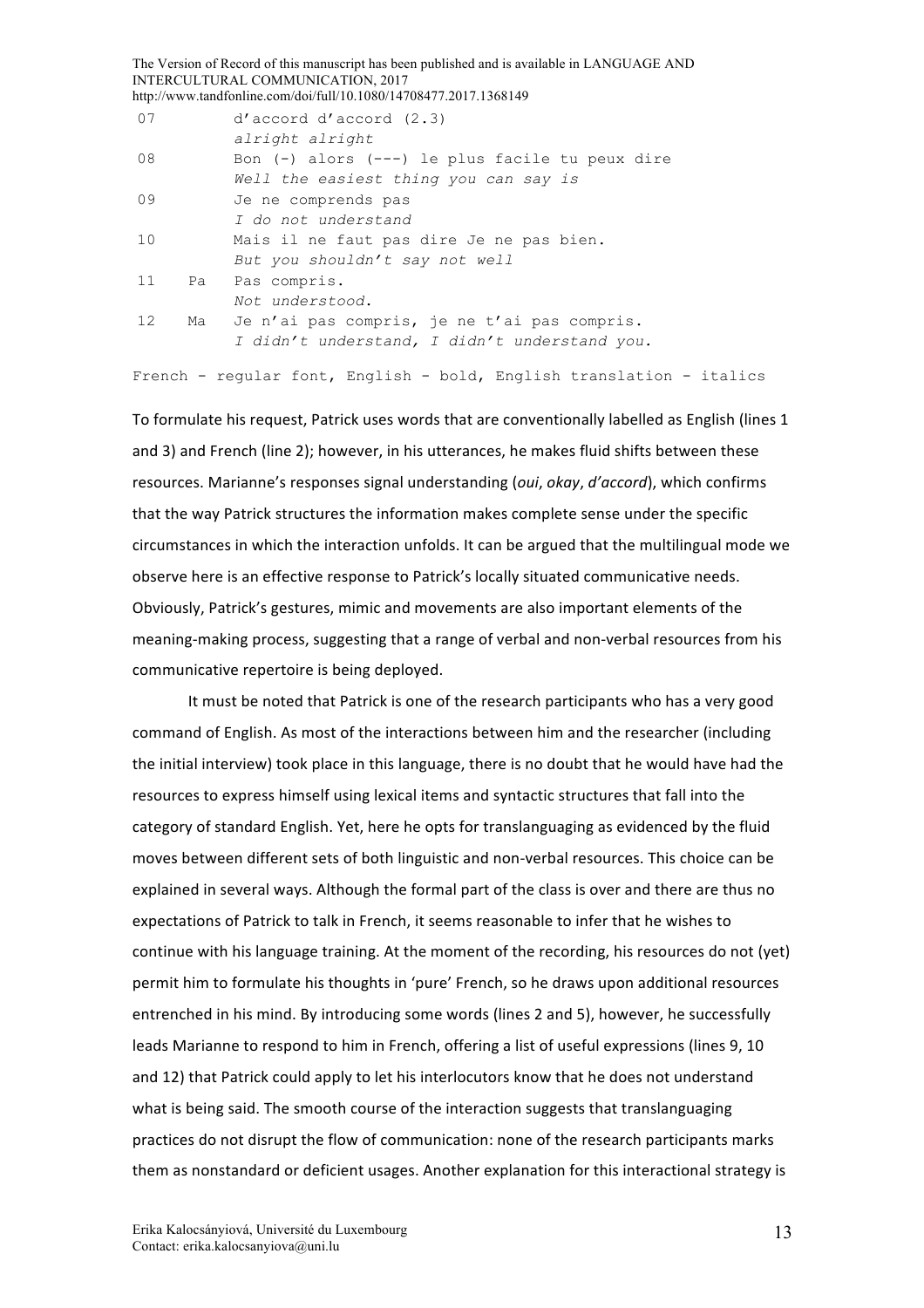to see Patrick's choice to employ whatever resources are at his disposal as an expression of his emerging identity as a multilingual language user. As stated earlier, Luxembourgers are claimed to excel at moving freely between languages. For Patrick, who is a newcomer in Luxembourg, similar interactional mechanisms thus seem legitimate. According to his words, he has repeatedly observed them in real-life language use. They might even appear desirable in order to approximate what he perceives to be the norm of communication in the Grand Duchy. Hence, translanguaging not only draws on but also transforms learners' communicative repertoires.

This explanation is in line with the patterns that were repeatedly observed in the written messages Patrick (Pa) exchanged with the researcher (Re) through a messaging application to agree on the dates and activities for ethnographic observation:

Example 1: 'L'allemagne'

|    | i will wait for you in hamilius                                      |
|----|----------------------------------------------------------------------|
| Re | thank you $:$                                                        |
|    | Pa i hope you get there in time                                      |
|    | quand apret tu vient dite moi svp<br>when after you come tell me pls |
|    | ۲                                                                    |
| Re | ok, I'll text you when I'm 10 min from Hamilius ;)                   |
| Pa | sag mir, nachdem du hier bist                                        |
|    | tell me when you are here                                            |
|    | $\ell$ 1'allemagne                                                   |
|    | $\ddot{e}$ <i>germany</i>                                            |
| Re | ▟▖                                                                   |
|    |                                                                      |

```
French - regular font, English - bold, German - bolded italics, 
English translation - italics
```
In this brief written interaction, Patrick follows similar translanguaging practices (lines 4, 5 and 8) as outlined above. The exchange took place a few weeks after he had enrolled in a German course for beginners and he was already incorporating some of the newly accumulated resources into his language production (sag mir, nachdem du hier bist). Given the structure and complexity of the phrase, Patrick most likely used machine translation to formulate his thoughts. Nevertheless, the wording of the message already shows a positive attitude and a wish to include German into his communicative repertoire. This is further reinforced in line 9, where he points out that he is now messaging in German as well. As shown here, the languages of the receiving society form an integral part of the learner's everyday experiences and are used for functional purposes from the first day onward. Patrick's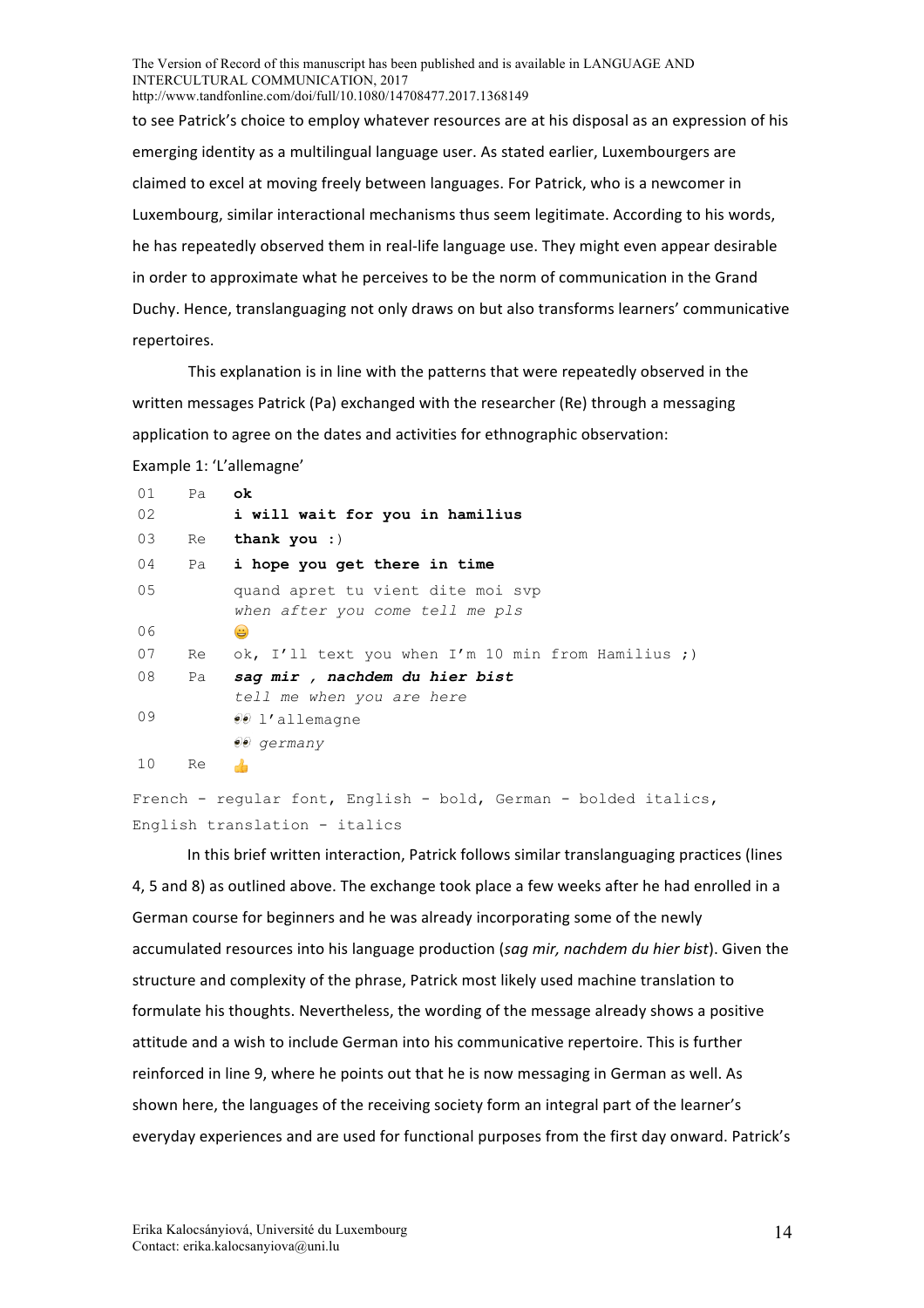deployment of multilingual communication practices is aligned with the initial language learning goals he set for himself:

Every language if you just learn twenty percent I think you can survive, not really to realize the whole language, just a little bit, I think it's enough.

His approach, despite being explained in terms of percentages of knowledge, resembles the ideas of resourcefulness and repertoire-building put forward by Canagarajah and Wurr (2011). As it will be demonstrated later, he and some other members of the class not only deploy resources that are labelled as belonging to separate languages, but they actively draw on the lexical and structural features these languages share.

Returning now to the analysis of the audio-recorded interaction, the subsequent part of the exchange between Patrick and Marianne shows question–answer turns on how to indicate negation in French:

#### Extract 4: 'Pas compris'

| 01 | Pa | Je facile pas compris ?<br>I easy not understood ?                                                                         |
|----|----|----------------------------------------------------------------------------------------------------------------------------|
|    |    | {meaning: Can't I simply say 'pas compris'?}                                                                               |
| 02 | Ma | Hm :: ça c'est pour les bébés<br>Hm :: that is for children                                                                |
| 03 |    | les bébés pas compris pas compris<br>children say not understood not understood<br>((imitates a child's voice)) ((laughs)) |
| 04 |    | pas comme bébés (--) no no no no no<br>not like children (--) no no no no no                                               |
| 05 |    | <je compris="" n'ai="" pas=""><br/>I did not understand</je>                                                               |
| 06 |    | Pa No compris ?<br>No understood                                                                                           |
| 07 | Ma | Ah : c'est pire ((laugh))<br>Ah this is worse                                                                              |
| 08 |    | ça c'est pour l'espagnol<br>it's Spanish                                                                                   |

French - regular font, English translation - italics

After having been given examples for how to explain to the refugee home's security guard that he does not understand him (*je ne comprends pas, je n'ai pas compris*), Patrick puts forward different propositions he assumes convey the very same meaning as Marianne's suggestions: *pas compris* (line 1), *no compris* (line 6). His propositions are considered 'incorrect' according to established conventions, as pointed out by Marianne when she ascribes 'pas compris' to the speech of infants and indexes 'no compris' as belonging to the Spanish language. It is noticeable that Marianne's turns here are characterised by expressive gesturing and language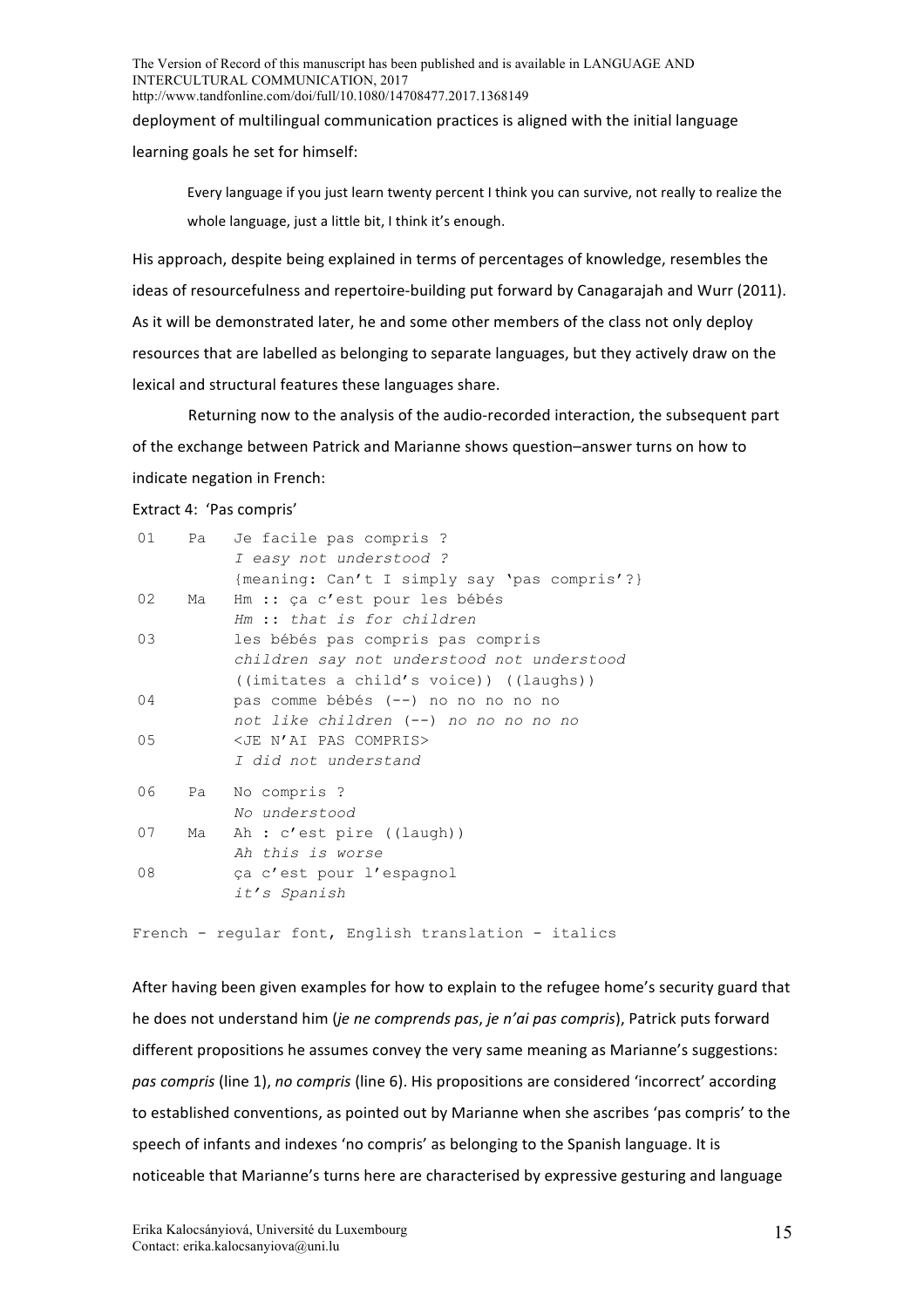use (lines 3, 4 and 7) as well as a slower pace of delivery and marked stress (line 5). These salient features can be interpreted as Marianne's attempt to adjust to Patrick reducing the communicative difference between them. At this point, Patrick has a rather limited set of resources in French, but he is actively using his newly acquired knowledge to achieve his communicative aim. It is worth noting that native speakers of French would probably consider most of the utterances that Patrick, Ram or Mannan produce as 'incorrect' [10]. Although the research participants are aware of this fact, they still feel empowered to employ these resources. This suggests that their uses of language are not perceived as deficient by the class.

It was not uncommon for Patrick to engage in exchanges similar to Extract 4. During both the classes and the interview, he showed strong metalinguistic awareness and reflective thinking about learning. For instance, when describing the patterns of classroom interaction, he pointed out that Marianne was his main source of linguistic input, and he commented on how the deployment of different language resources helped him to make himself understood:

I depend on madam Marianne, she speaks with me, I just listen to her, listen to her, and I ask her in English what is the meaning of this, what is the meaning of that? Tell me this, this, this [...] I can speak English and French about ten percent, it's not that much but I can communicate at least...

The typological proximity of the languages spoken in Luxembourg has been a recurring topic in his discourse as well. In Patrick's view, the common structural and functional properties these languages share will to a large extent facilitate his language learning process. This is well illustrated by the following quote:

For the languages here I've found out that German, French and English are near to each other, if you learn English you can learn French and if you learn English you can also learn German. Because lot of things you find in the French language you'll find in each [...] I've found lot of things that I could not find in another country, they speak Portuguese here, also Portuguese is near to French, a lot, it's really connected. You see maybe the languages develop because of the people who speak too many languages.

Similar reflections are present in Mannan's and Ram's accounts of the language learning challenges they are facing in Luxembourg's multilingual environment. An example of how the learners strive to build on the typological proximity of the languages in their repertoires is shown in Extract 6.

After closely following Marianne and Patrick's exchange, Ram (Ra) intervenes in the conversation suggesting an alternative way of responding to the guard in question.

Extract 5: 'Pouvez-vous parler plus doucement ?'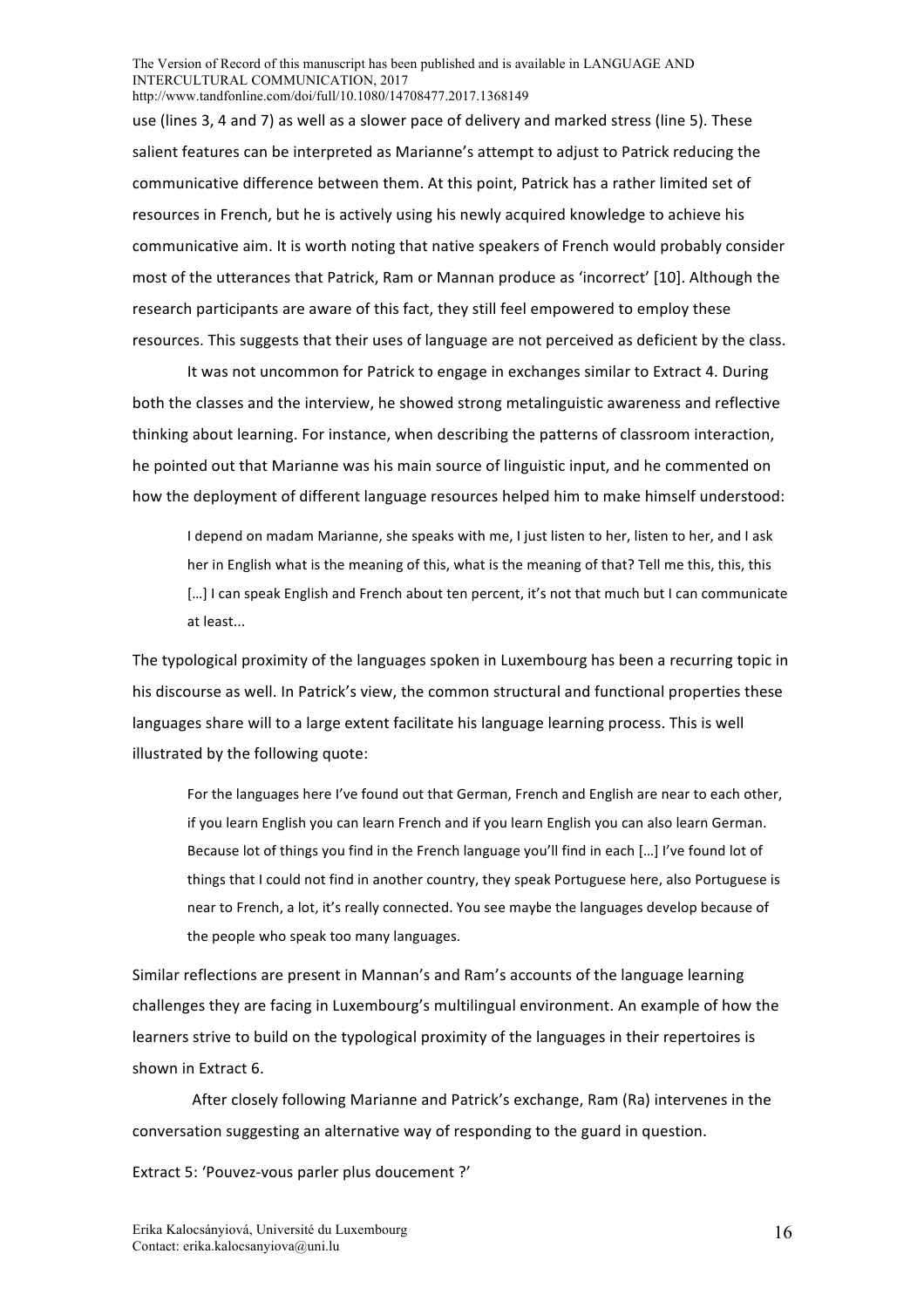The Version of Record of this manuscript has been published and is available in LANGUAGE AND INTERCULTURAL COMMUNICATION, 2017 http://www.tandfonline.com/doi/full/10.1080/14708477.2017.1368149 01 Ra Eh: : pouvez-vous eh: parler doucement ? *Eh:: could you eh: speak slowly?* 02 Ma Oui: très bien (--) pouvez-vous parler doucement ? *Yes: very good (--) could you speak slowly?* 03 PLUS DOUCEMENT *More slowly* 04 Ra Plus doucement *More slowly* French - regular font, English translation - italics

The expression he uses, *pouvez-vous parler (plus) doucement*, is a phrase the group learned a few sessions prior to the class when the recording was made. The phrase was most likely automatised; however, the fact that Ram's proposition is pertinent to the discussion suggests that he already acquired the language resources, allowing him to follow the conversation that took place between Marianne and Patrick before. It is clear evidence of his learning process. Similar circumstances are best described as simplified receptive multilingualism. Once Ram formulates his thoughts spontaneously, he switches back to Arabic, as shown in the next extract. Here Ram (Ra), Patrick (Pa) and Marianne (Ma) start co-constructing the phrase 'Could you please repeat it again?', which is the logical continuation of the imagined conversation with the security guard.

| Extract 6: 'Por favor' |  |  |
|------------------------|--|--|
|------------------------|--|--|

| 01       | Ma | Parler (---) [pouvez-vous]<br>$Speak$ $(---)$ $[could you]$         |
|----------|----|---------------------------------------------------------------------|
| 02       | Ra | [Pouvez-vous ::]                                                    |
|          |    | $[Could$ $you$ ::                                                   |
| 03       |    | يعني من فضلك por favor بالبرتغالي يعني                              |
|          |    | in Portugese por favor which means please                           |
| 04       | Ma | s'il vous plait                                                     |
|          |    | please                                                              |
| 05<br>Ra |    | هاإنَّك تعود إنَّك تـرجع تعيدها مـرَة ثانـية إعمل معروف أنَّك تـعيد |
|          |    | repetir                                                             |
|          |    | Repetir means you need to say it again, say it again make           |
|          |    | me a favour and say it another time                                 |
|          | Ra | مـزة ثانية                                                          |
|          |    | another time                                                        |
| 06       | Pa | (xxx)                                                               |
| 07       | Ra | ىــە                                                                |
|          |    | yeah                                                                |
| 08       |    | من فضلك ترجع تعيدها مرة ثانية parler (--) pouvez-vous               |
|          |    | speak (--) could you please repeat it again                         |
| 09       | Pa | repetir                                                             |
|          |    | repeat                                                              |
| 10       | Ra | انك ترجع تعندها مرة ثاننة                                           |
|          |    | you should repeat it again                                          |
| 11       |    | من فضلك انك ترجع تعيدها مرة ثانية                                   |
|          |    | repeat it again please                                              |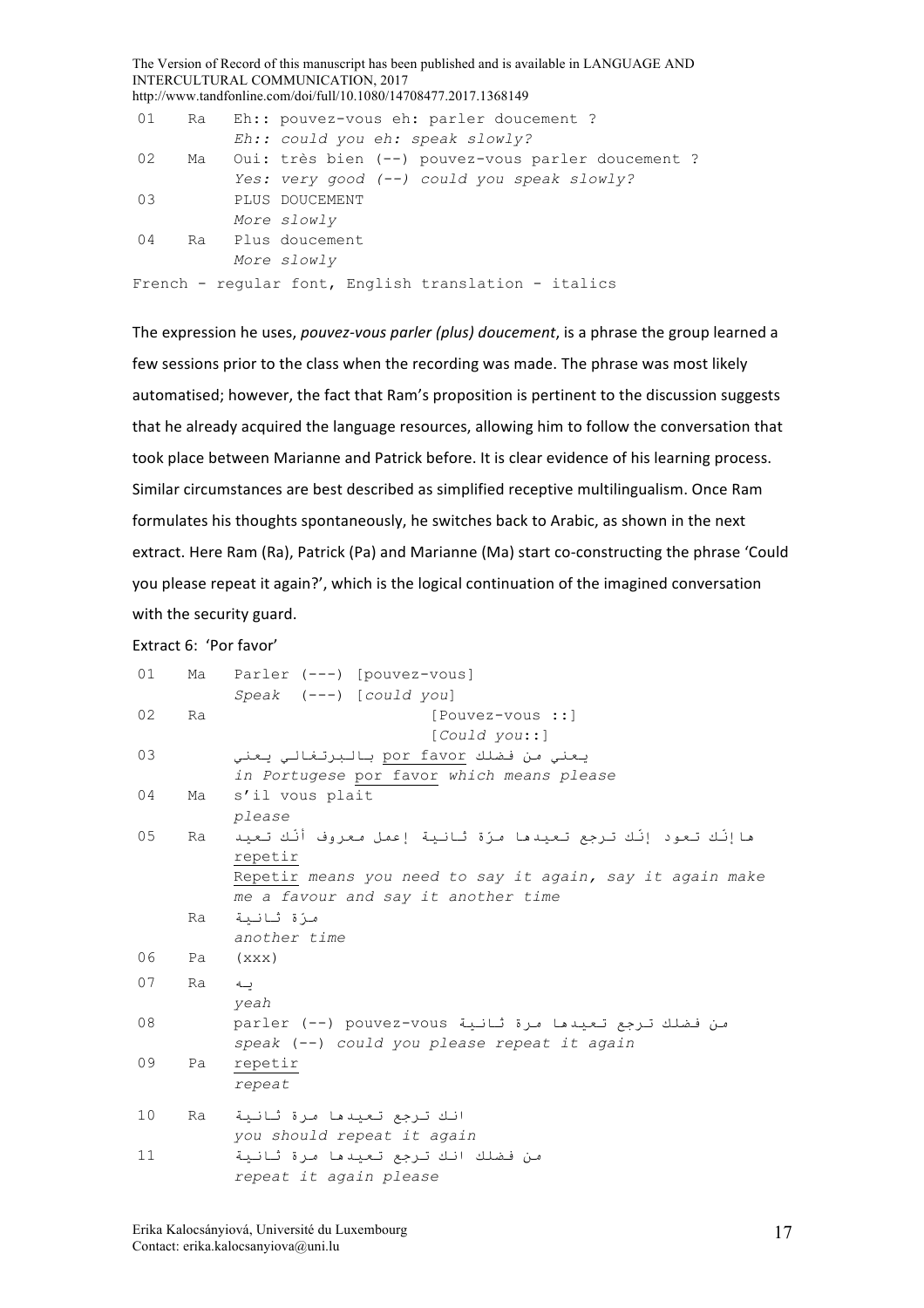|  | 12 Pa per favor                                             |
|--|-------------------------------------------------------------|
|  | 13 Ma Por favor (-) s'il vous plait                         |
|  | Please (-) please                                           |
|  | French - reqular font, Arabic - Arabic script, Portuquese - |
|  | underlined, English translation - italics                   |

As shown in line 2, Ram begins his sentence with *pouvez-vous*, copying the structure of the question he learned during the previous sessions (*Pouvez-vous parler plus doucement?*). When he hits an impasse and his resources do not allow him to continue (lines 3 and 8), he switches fluidly to Arabic to explain the words he is searching for. What is compelling about this extract is how Ram draws on his knowledge of Portuguese. First, he defines in Arabic the meaning of por favor (line 3), the Portuguese equivalent of 'please'. Presumably, he expects the French expression to be of the same Latin origin. Although his assumption is not correct, the introduction of Portuguese language resources facilitates the meaning-making process as they enable Marianne to provide an immediate translation (line 4): *s'il vous plait*. Ram introduces another Portuguese-sounding word, *repetir* (line 5), which is reasonably close in form and pronunciation to its French equivalent: 'répéter'. Patrick picks up both words (lines 9 and 12), despite the fact that Portuguese does not form part of his communicative repertoire. When he returns to the concept of *por favor*, pronounced as /per favor/, Marianne realises that her previous translation went unnoticed and repeats it, this time more explicitly (line 13). The conversation continues in a similar fashion until the group formulates the complete phrase. As we have seen, interactants occasionally use language resources that do not form part of their interlocutors' active repertoire. This, however, does not necessarily obstruct or impede the flow of the exchange; quite to the contrary, mutual understanding is achieved after few turns. As a result, both Extracts 5 and 6 document reduced forms of what has been described as receptive multilingualism.

### **6. Discussion**

While recognising the limitations of this study, we believe to have provided sufficient arguments to maintain that the introduction of additional languages to the classroom not only transformed the interactional mechanisms, creating a more participatory and empowering environment, but also facilitated the accomplishment of learning tasks. Permitting the learners to use their first language(s)/other languages from their repertoire enabled them to verify their understanding, organise their ideas and choose more precise phrasings to explain their thoughts to the teachers and class. Thus, informal translations became a vehicle for learning, as evidenced by the many instances of learners drawing on each other's knowledge. Similarly, the article provided a nuanced view of how receptive multilingualism and translanguaging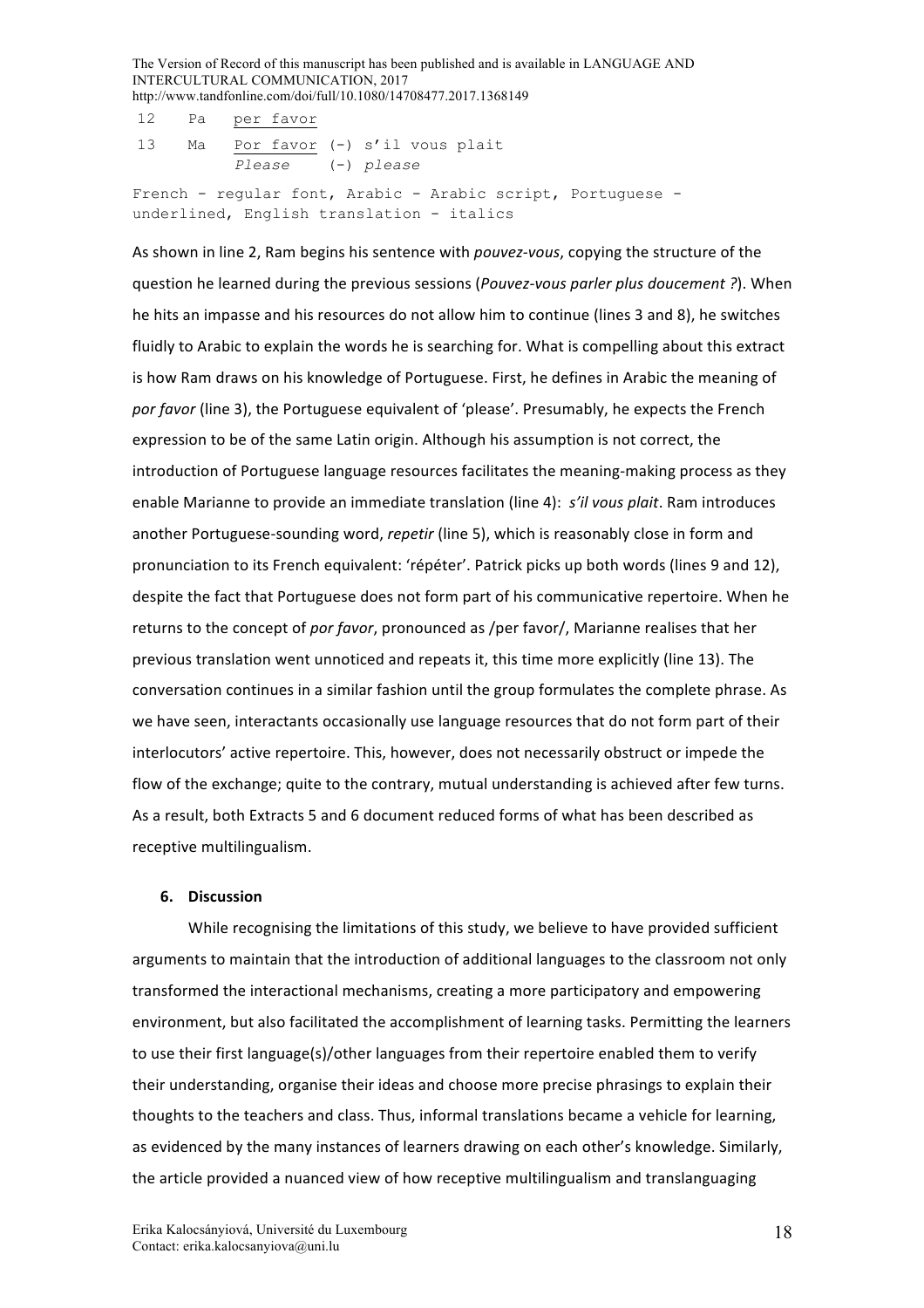were deployed to enhance mutual understanding. For outsiders, the way interlocutors selected and combined different resources might seem chaotic, but it was the very thing that allowed some learners to get involved in the classroom exchanges in the first place. The fact that these multilingual interactions were perceived as legitimate uses of language shows a shift away from a deficit model of learners and learning.

The group seemed to embrace the affordances of multilingual classroom practices with relative ease. This might be explained to some extent by the language situation learners and teachers experience on a daily basis: the use of multiple languages within a single speech event is rather common in Luxembourg. In our view, this familiarity with multilingual modes of communication translated into classroom practice to a certain extent. Nonetheless, it was still surprising how often teachers and learners drew upon elements from languages they had no extensive competence in. In this sense, the introduction of multiple languages created a learning space that helped the group to see the local languages as new functional resources in their growing repertoires. This insight is of special importance in contexts of forced migration, where learners need to become users of the languages they are learning from the first day onward. Hence, this contribution can be seen as a first step towards defining a repertoirebuilding approach that would equip refugees with adequate resources to successfully navigate local life in societies where multiple languages are at use.

To conclude, the communicative exchanges documented in this article allowed us to make visible the diverse resources that teachers and learners brought to the classroom. The examples shown here demonstrated how multilingual practices such as translation, translanguaging and receptive multilingualism supported the meaning-making process, even in those cases where the interactants had very few resources in each other's languages. In numerous instances, these practices provided an excellent starting point for language learning, be it in the form of metalinguistic reflection, clarification of exact meanings, utilisation of newly acquired skills or learners making their voices heard. While the findings need to be interpreted in light of the small scale of the study, they do shed light on some of the opportunities that emerge with a multilingual orientation. Further research is needed to investigate to what extent the theorisation presented here holds true in other contexts and more advanced levels. Another promising research avenue could be to explore whether and how multilingual pedagogies come to be accepted and legitimated across a variety of educational settings. There is growing support for approaches that consider language as a resource and promote the use of communicative repertoires: a useful step forward would be to examine the possible implications for language testing and assessment, especially in contexts of forced migration.

19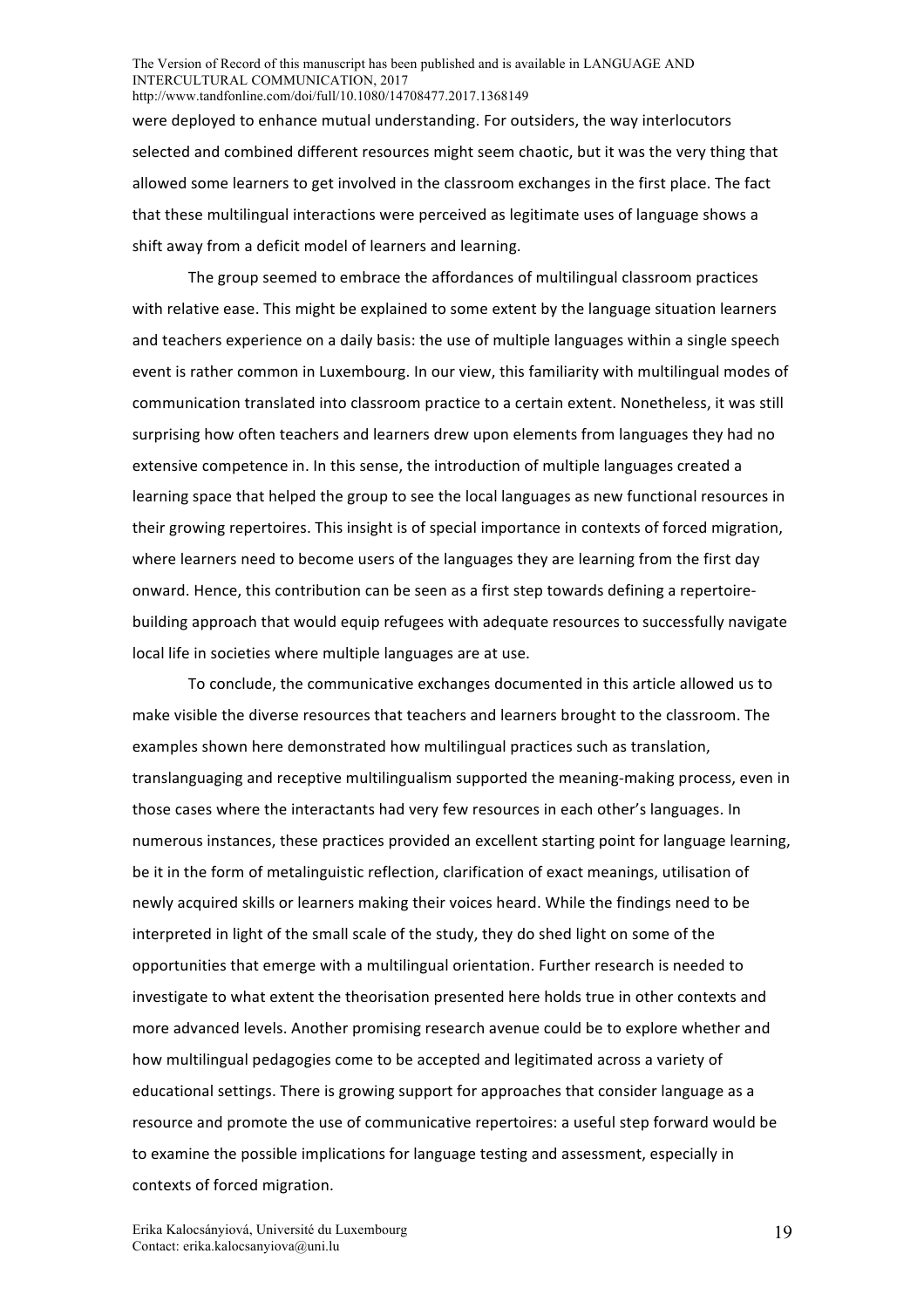### Endnotes

- 1. Luxembourg's language situation is not described in detail here. For a comprehensive overview, see Horner and Weber (2008).
- 2. 'Researcher' here refers to the author of the article.
- 3. CEFR level A1 is the lowest level of generative language use: the point at which learners can interact in a simple way, ask and answer simple questions about themselves, and respond to simple statements in areas of immediate need.
- 4. The centre's teachers, Marie and Marianne, expressed a wish to have their contributions recognised with their real names. The asylum applicants opted for pseudonymity and we agreed on a name with each of them during the consent process.
- 5. At the beginning of the course, 13 learners were enrolled, but class attendance was rather irregular. The asylum seekers had frequent appointments with lawyers, social workers and authorities, which prevented them from attending the sessions as often as they would have wished to. The irregular attendance had major consequences for the selection of research participants: the researcher managed to establish trust with and recruit only those learners who could attend the classes with higher regularity.
- 6. English was the main language of communication with most of the participants: Marianne is an English native speaker; Marie, Patrick and Mannan felt comfortable expressing their views relying mostly on English language resources. Although questions were asked in English, Marie was offered the option to respond in French, and Mannan often drew on the help of his cousin, who was also present during the interview: he explained the researcher's questions in Arabic where necessary and translated for Mannan when he had difficulties in expressing himself in English. Ram was interviewed in Arabic with the help of a research assistant, Yacine, who assumed the role of English–Arabic interpreter. As to the mode, consecutive interpreting was agreed upon with the interview participants. According to Yacine, there were only a few instances where dialectal differences became salient; in these cases, mutual understanding was achieved through paraphrasing in Arabic. Translation software and multimodal aids (pictures, maps, newspaper articles and videos) were used on occasion as well, in particular when the research participants found it hard to express their ideas using verbal resources only. An important source of data was informal interviews and brief discussions with research participants. These occurred mostly in English and French. The quotations included in the article were all formulated in English by the research participants and/or the person interpreting. Upon the participants' request, filler words, false starts and irregular grammatical features have been removed.
- 7. In the process of transcribing, we encountered difficulties in deciding how to label certain features. For instance, in Extract 3 line 6, 'okay' could have been marked either as English or French. Since the rest of the utterance is analysed as French, we decided to leave the word in regular font and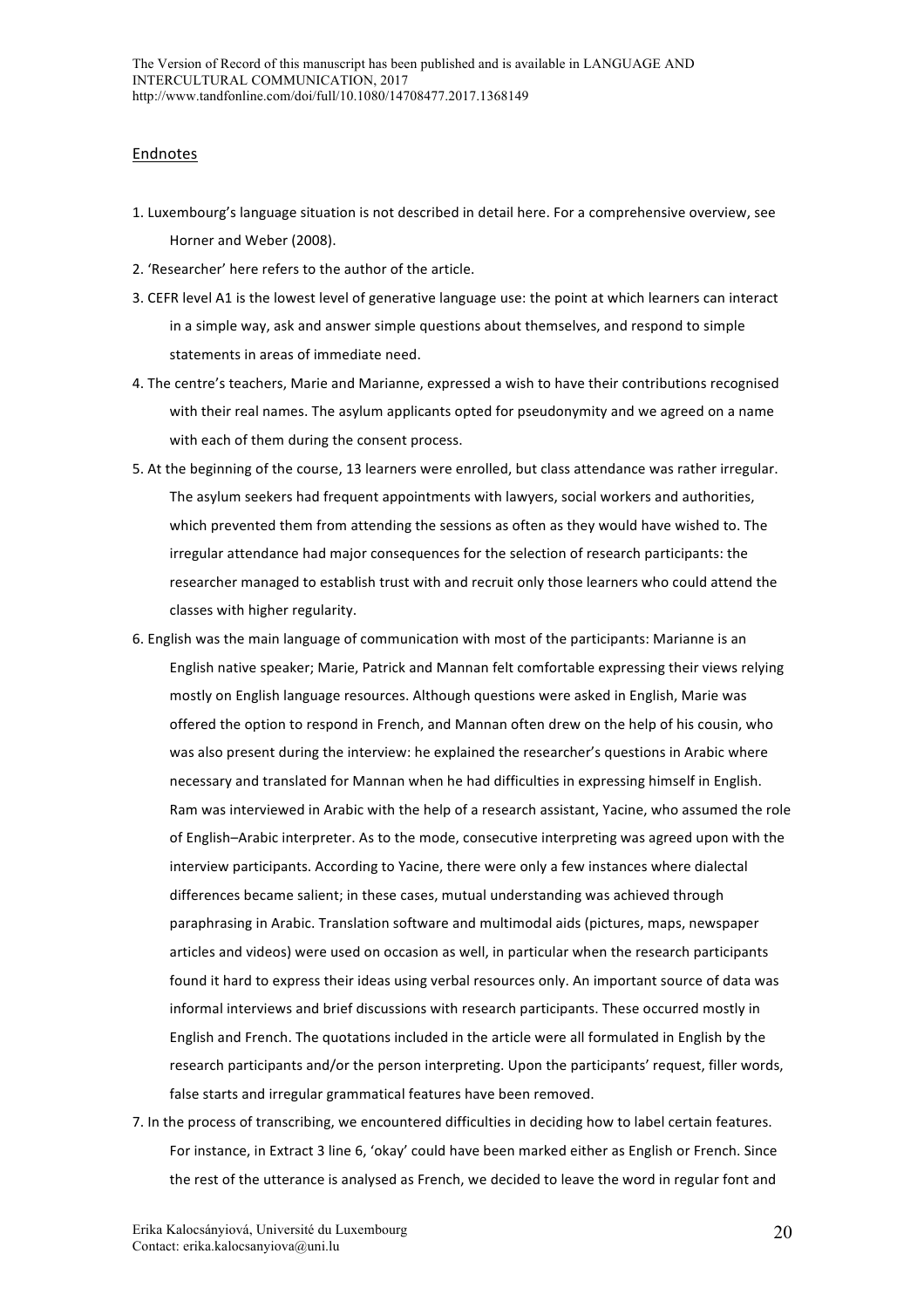treat it as an item belonging to the French lexicon. Thus, not-switching is the default option in the representation of the data set. The same logic has been followed in similar cases. In Extract 6 line 5, the word 'repetir' also creates some confusion: one might argue that the research participant had in mind the French verb répéter' or even the English equivalent 'repeat'. The pronunciation was ambiguous; hence, the decision to categorise the item as a Portuguese-sounding word was based on contextual clues. Some items were difficult to attribute to any language. In Extract 3 line 5, Patrick pronounces some words that resemble the French personal pronoun 'tu', and we analysed them as such. Nevertheless, the sounds he pronounced could have belonged to a different language system as well. 'Per favor' (Extract 6 line 12) is a Catalan expression; however, bearing in mind the language biographies of the research participants, it was labelled as a Portuguese item pronounced with an altered pronunciation.

- 8. The Arabic segments of the excerpts included in this article were transcribed and translated into English by Malika. In her view, the dialects spoken by the two research participants (Patrick and Ram), whose voices are heard in the recording, are very close to her Jordanian dialect. The transcription was done keeping in mind the dialectal features of the variety spoken by these research participants. The transcripts were also proofread for correctness by the other Arabicspeaking project collaborator.
- 9. As a result of the presence of learners from Afghanistan, Kosovo and Montenegro, other language resources were also introduced to the classroom, though very sporadically. No other member of the group spoke or understood the (first) languages of these learners; so the main medium of communication between them and the rest of the class was mostly English.
- 10. The extracts contain numerous words and syntactic constructs that would traditionally be categorised as incorrect or as belonging to a 'broken' variety. The English translations are approximations aimed at representing the same structural features as the original utterances.

#### Acknowledgements

The author thanks the teachers and learners whose participation made this study possible. The author gratefully acknowledges the assistance and support of Sabine Ehrhart, Malika Shatnawi, Natalia Bîlici, Yacine Chemssi, Julia de Bres, Dorte Lønsmann and Markus Rheindorf.

#### Disclosure statement

No potential conflict of interest was reported by the author.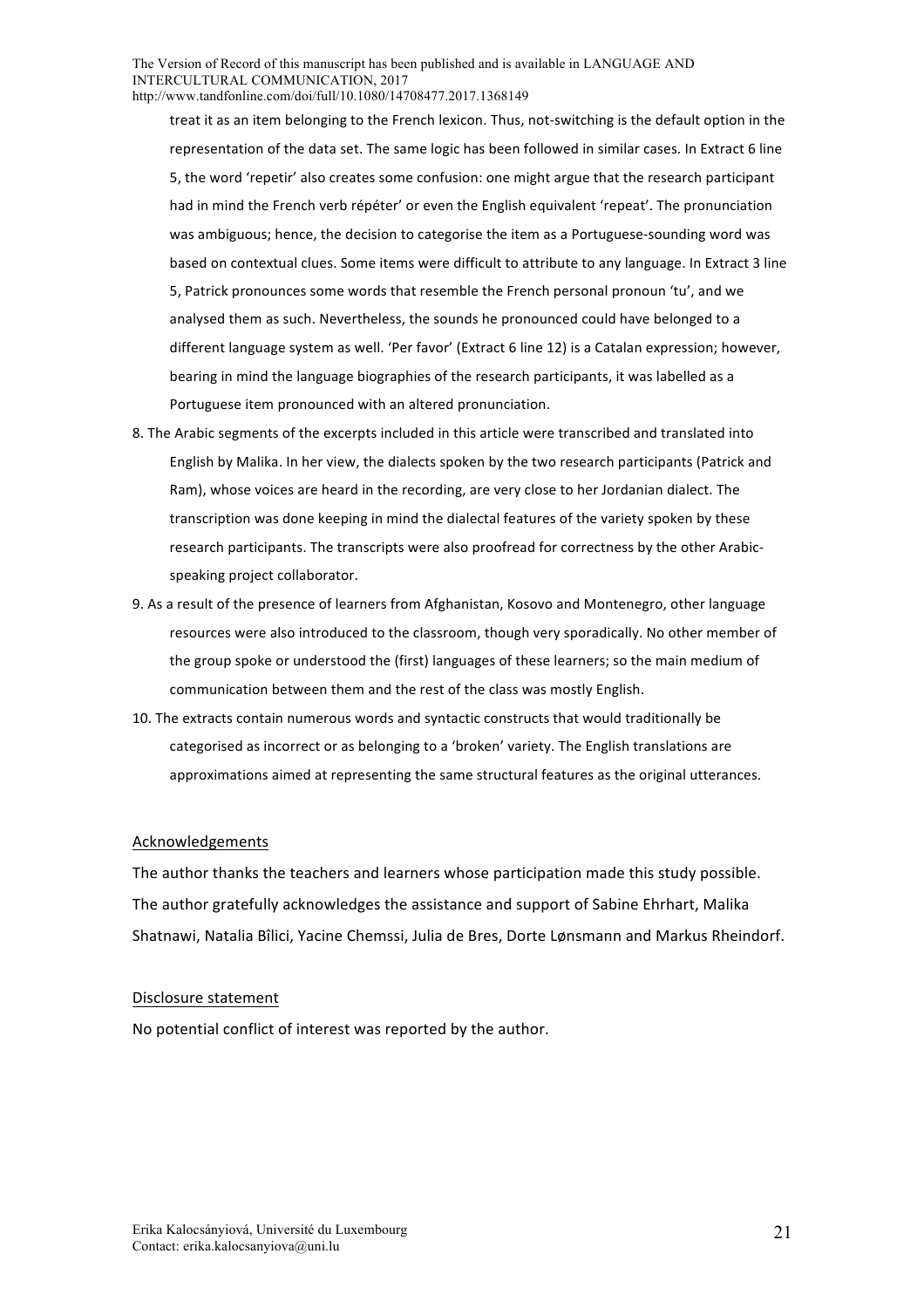### References

- Bailey, B. (2007). Heteroglossia and Boundaries. In M. Heller (ed.). *Bilingualism: a social approach* (pp. 257-276), Basingstoke: Palgrave Macmillan.
- Blommaert, J. & Backus, A. (2011). Repertoires revisited: 'Knowing language' in superdiversity, *Working Papers in Urban Language & Literacies,* 67, 1-26. http://www.kcl.ac.uk/sspp/departments/education/research/Research-Centres/ldc/publications/workingpapers/the-papers/67.pdf
- Byram, M. & Hu, A. (eds.) (2013). *Routledge Encyclopedia of Language Teaching and Learning*. Abingdon: Routledge.
- Calis, E. & Dikilitas, K. (2012). The Use of Translation in EFL Classes as L2 Learning Practice, *Procedia – Social and Behavioral Sciences*, 46, 5079-5084. doi: 10.1016/j.sbspro.2012.06.389
- Canagarajah, A. S. & Wurr, A. J. (2011). Multilingual Communication and Language Acquisition: New Research Directions, *The Reading Matrix*, 11 (1), 1-15.
- Carreres, A. (2006). Strange bedfellows: Translation and language teaching. The teaching of translation into L2 in modern languages degrees: Uses and limitations. In  $6^{th}$ *Symposium* on Translation, Terminology and Interpretation in Cuba and Canada – *December 2006*. http://www.cttic.org/ACTI/2006/papers/Carreres.pdf
- Copland, F. & Creese, A. (2015). *Linguistic Ethnography. Collecting, Analysing and Presenting* Data. London: SAGE Publications.
- Cook, V. (2007). The goals of ELT: Reproducing native-speakers or promoting multicompetence among second language users? In J. Cummins and C. Davison (eds.), International handbook of English language education 1 (pp. 237-248), Norwell: Springer
- Creese, A. & Blackledge, A. (2010). Translanguaging in the Bilingual Classroom. A Pedagogy for Learning and Teaching, *The Modern Language Journal*, 94 (1), 103-115. doi: 10.1111/j.1540-4781.2009.00986.x
- Cummins, J. (2007). Rethinking monolingual instructional strategies in multilingual classrooms; *Canadian Journal of Applied Linguistics*, 10 (2), 221-240.
- de Bres, J. (2014). Competing language ideologies about societal multilingualism among crossborder workers in Luxembourg, International Journal of the Sociology of Language, 227, 119-137. doi: 10.1515/ijsl-2013-0091
- Franziskus, A. & Gilles, P. (2012). 'Et le präis direct etikett?' Non-overlapping repertoires in workplace communication in Luxembourg, *Sociolinguistica*, 26 (1), 58-71. doi: 10.1515/soci.2012.26.1.58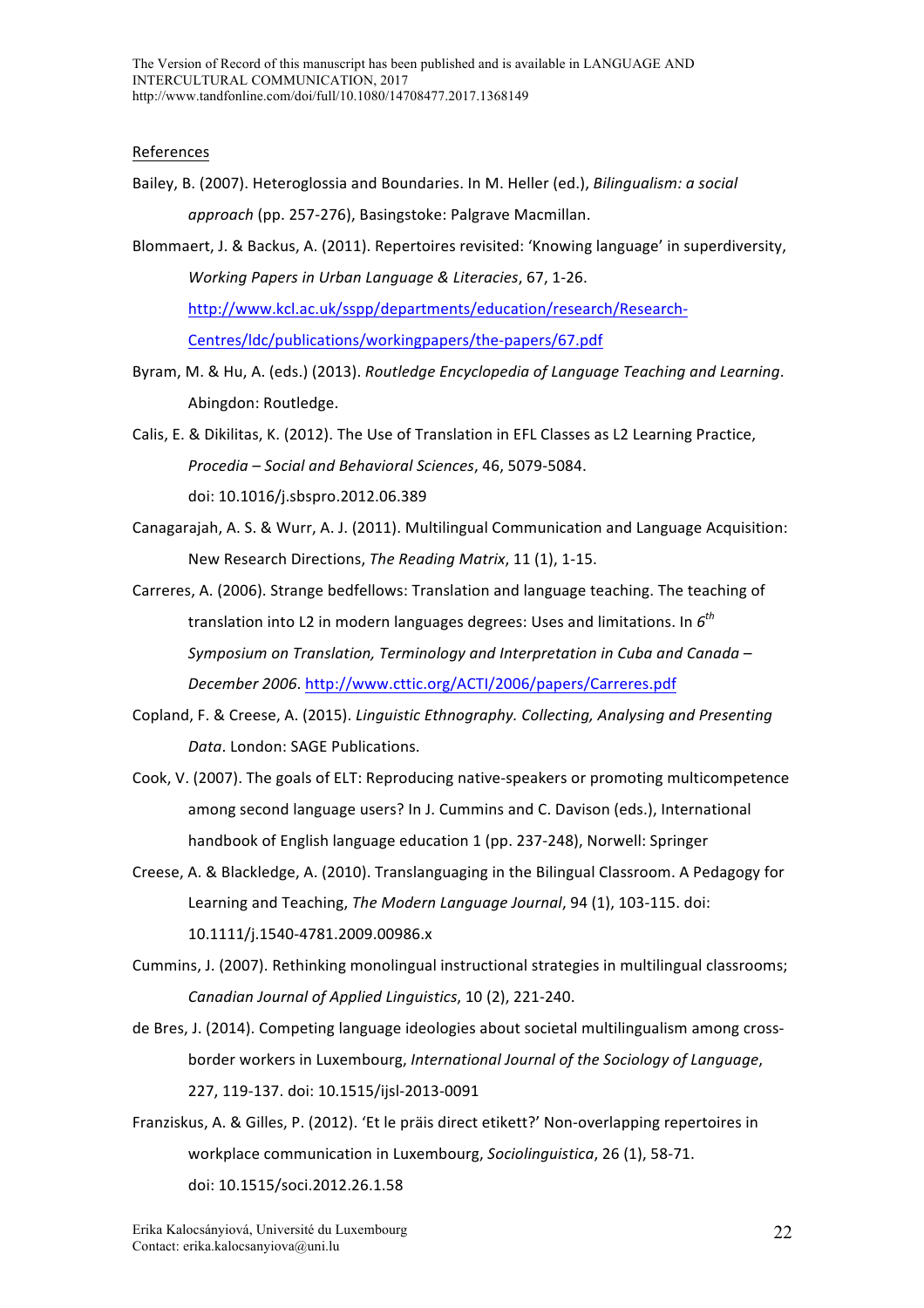- García, O. (2009). *Bilingual education in the 21st century: A global perspective*. Oxford: Wiley-Blackwell.
- García, O. & Li Wei (2014). *Translanguaging: Language, Bilingualism and Education.* Basingstoke: Palgrave.
- Gogolin, I. (1997). The "monolingual habitus" as the common feature in teaching in the language of the majority in different countries, Per Linguam, 13 (2), 38-49. doi: 10.5785/13-2-187
- Gumperz, J. (2003). Interactional sociolinguistics. A personal perspective. In: D. Schiffrin, D. Tannen & H. Hamilton (eds.), *The Handbook of Discourse Analysis* (pp. 215-228), Malden: Blackwell.
- Jessner, U. (2006). *Linguistic awareness in multilinguals: English as third language*. Edinburgh: Edinburgh University Press.
- Horner, K. (2015). Language regimes and acts of citizenship in multilingual Luxembourg. *Journal of Language and Politics*, 14 (3), 359-381.
- Horner, K. & Weber, J. J. (2008). The language situation in Luxembourg. Current Issues in *Language Planning*, 9 (1), 69-128.
- Jørgensen, N. (2008). Polylingual Languaging Around and Among Children and Adolescents. *International Journal of Multilingualism*, 5 (3), 161-176. doi: 10.1080/14790710802387562
- Jørgensen, N., Karrebæk, M. S., Madsen, L. M. & Møller, J. S. (2011). Polylanguaging in Superdiversity, *Diversities*, 13 (2), 22-37.
- Le Nevez, A., Hélot, Ch. & Ehrhart, S. (2010). Negotiating plurilingualism in the classroom. In A. Le Nevez, Ch. Hélot & S. Ehrhart (eds.), *Plurilinguisme et Formation des Enseignants: Une approche critique* (pp. 5-21). Bern: Peter Lang.
- Lüdi, G. (2006). Multilingual repertoires and the consequences for linguistic theory. In K. Bührig & J. D ten Thije (eds.), *Beyond Misunderstanding: Linguistic analysis of intercultural communication* (pp. 11-42). John Benjamins Publishing Company. DOI: 10.1075/pbns.144.03lud
- Lüdi, G. & Py, B. (2009). To be or not to be ... a plurilingual speaker. *International Journal of Multilingualism*, 6 (2), 154-167. doi:10.1080/14790710902846715
- Otsuji, E. & Pennycook, A. (2010). Metrolingualism: fixity, fluidity and language in flux. *International Journal of Multilingualism*, 7 (3), 240-254. doi: 10.1080/14790710903414331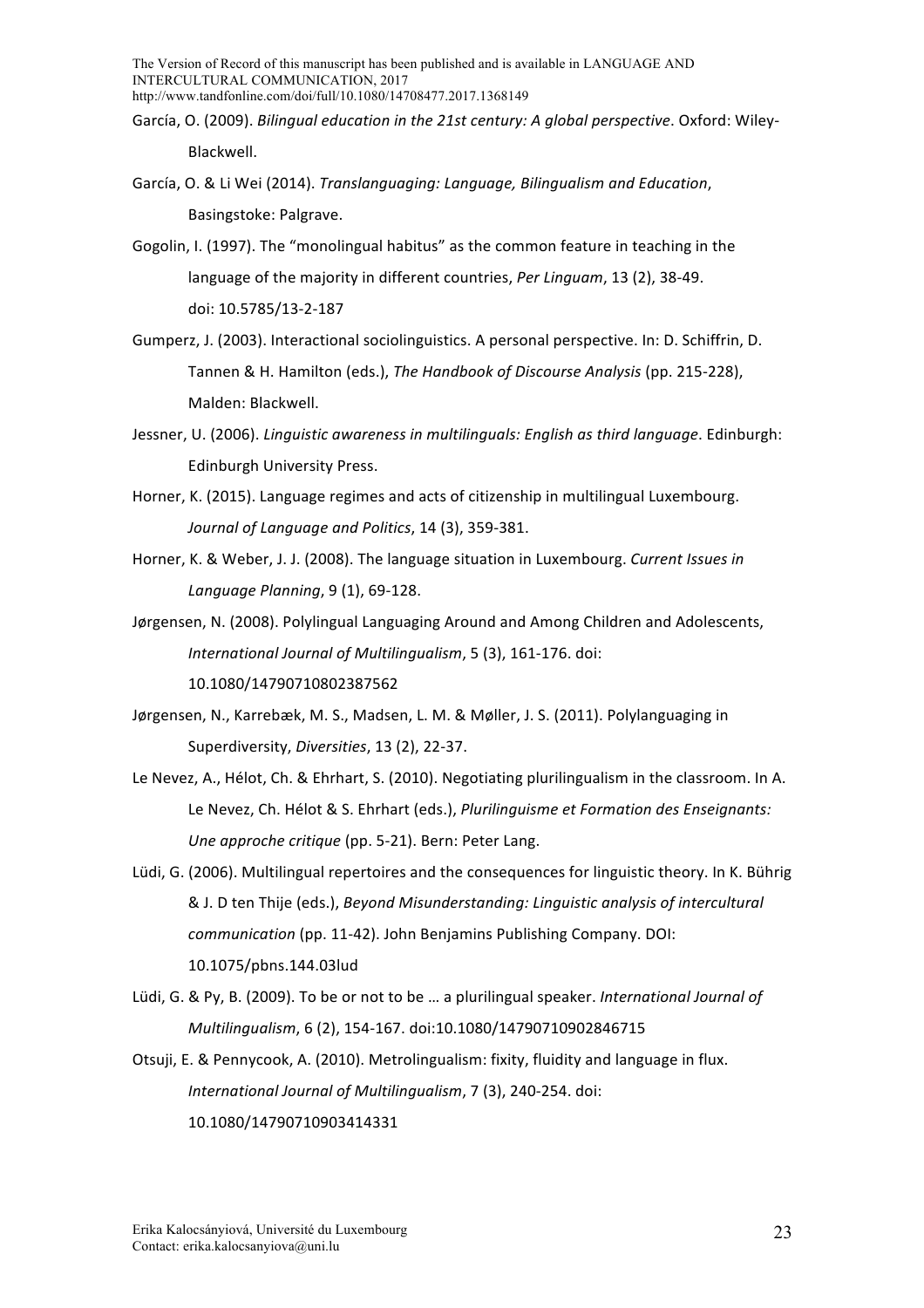- Rehbein, J., Ten Thije, J. D. & Verschik, A. (2011). Lingua receptiva (LaRa) remarks on the quintessence of receptive multilingualism, *International Journal of Bilingualism*, 16(3), 248-264. doi: 10.1177/1367006911426466
- Rymes, B. (2014). *Communicating Beyond Language. Everyday Encounters with Diversity*, London: Routledge.
- Patton, M.Q. (2002). *Qualitative Research and Evaluation Methods*. Thousand Oaks: SAGE.

Statec (2016a). *Le Luxembourg en chiffres*. Luxembourg: Statec.

http://www.statistiques.public.lu/catalogue-publications/luxembourg-enchiffres/2016/luxembourg-figures.pdf

- Statec (2016b). *Population par nationalités détaillées 2011-2016*. Luxembourg: Statec. http://www.statistiques.public.lu/stat/TableViewer/tableView.aspx?ReportId=12859& IF\_Language=fra&MainTheme=2
- Van Avermaet, P. (2009). Fortress Europe? Language policy regimes for immigration and citizenship. In C. Mar-Molinero & P. Stevenson (eds.), *Language Ideologies, Policies* and Practice: Language and the Future of Europe (pp. 15-43). Basingstoke: Palgrave Macmillan.
- Vetter, E. (2011). Exploiting receptive multilingualism in institutional language learning: The case of Italian in the Austrian secondary school system, *International Journal of Bilingualism*, 16 (3), 348-365. doi: 10.1177/1367006911426385